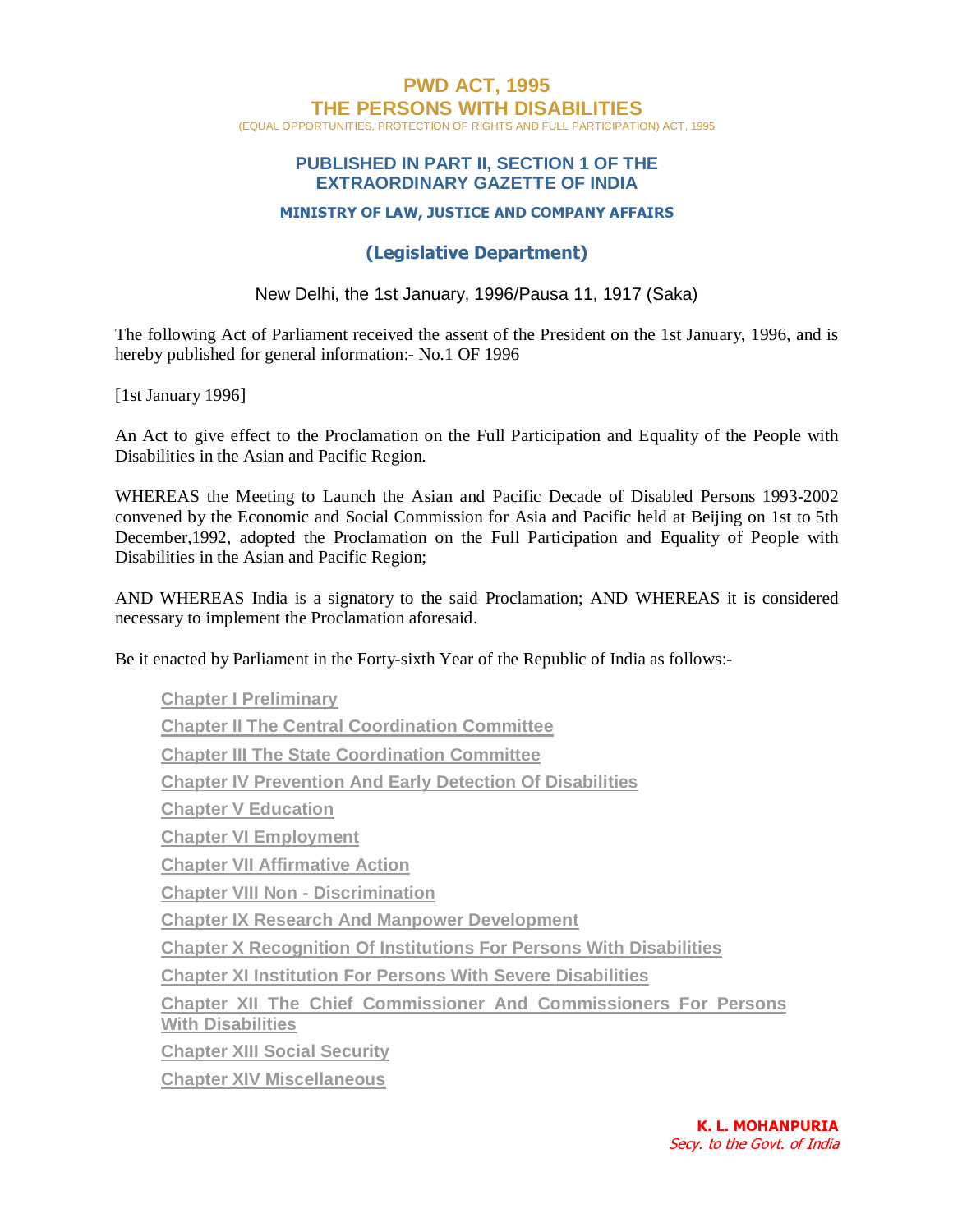#### **CHAPTER I : PRELIMINARY**

**1.** (1) This Act may be called the Persons With Disabilities (Equal Opportunities, Protection of Rights and Full Participation) Act, 1995.

(2) It extends to the whole of India except the State of Jammu and Kashmir.

(3) It shall come into force on such date as the Central Government may. by notification, appoint.

#### **2. In this Act, unless the context otherwise requires,-**

(a) "Appropriate Government" means,-

(i) In relation to the Central Government or any establishment wholly or substantially financed by that Government, or a Cantonment Board constituted under the Cantonment Act, 1924, the Central Government ;

(ii) In relation to a State Government or any establishment wholly or substantially financed by that Government, or any local authority., other than a Cantonment Board, the State Government;

(iii) In respect of the Central Co-ordination Committee and the Central Executive Committee, the Central Government;

(iv) In respect of the State Co-ordination Committee and the State Executive Committee, the State Government;

(b) "Blindness" refers to a condition where a person suffers from any of the following conditions, namely:-

(i) Total absence of sight. or

(ii) Visual acuity not exceeding 6160 or 201200 (snellen) in the better eye with correcting lenses; or

(iii) Limitation of the field of vision subtending an angle of 20 degree or worse;

(c) "Central Co-ordination Committee" means the Central Co-ordination Committee constituted under sub-section (1) of section 3;

(d) "Central Executive Committee" means the Central Executive Committee constituted under subsection (1) of section 9;

(e) "Cerebral palsy" means a group of non-progressive conditions of a person characterized by abnormal motor control posture resulting from brain insult or injuries occurring in the pre-natal, perinatal or infant period of development;

(f) "Chief Commissioner" means the Chief Commissioner appointed under subsection (1) of section 57;

(g) "Commissioner" means the Commissioner appointed under sub-section (1) of section 60;

(h) "Competent authority" means the authority appointed under section 50;

(i) "Disability" means-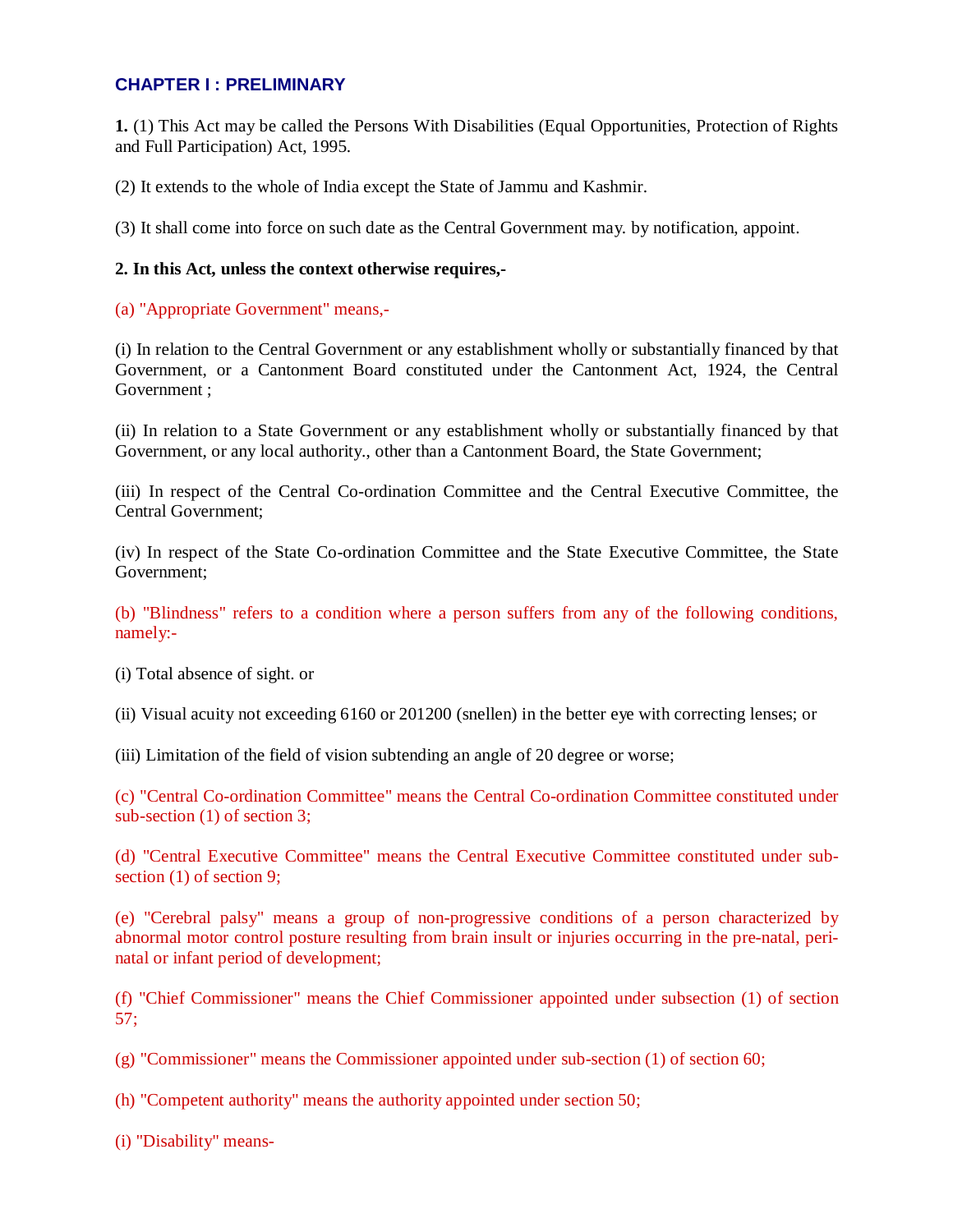(I) Blindness;

- (ii) Low vision;
- (iii) Leprosy-cured;
- (iv) Hearing impairment;
- (v) Loco motor disability;
- (vi) Mental retardation;

(vii) Mental illness;

(j) "Employer" means,-

(i) In relation to a Government, the authority notified by the Head of the Department in this behalf or where no such authority is notified, the Head of the Department; and

(ii) In relation to an establishment, the chief executive officer of that the establishment;

(k) "Establishment" means a corporation established by or under a Central, Provincial or State Act, or an authority or a body owned or controlled or aided by the Government or a local authority or a Government company as defined in section 617 of 'the Companies Act, 1956 and includes Departments of a Government;

(l) "Hearing impairment" means loss of sixty decibels or more in the better year in the conversational range of frequencies;

(m) "Institution for persons with disabilities" means an institution for the reception. Care, protection, education, training, rehabilitation or any other service of persons with disabilities;

(n) "Leprosy cured person" means any person who has been cured of leprosy but is suffering from-

(i) Loss of sensation in hands or feet as well as loss of sensation and paresis in the eye and eye-lid but with no manifest deformity;

(ii) Manifest deformity and paresis; but having sufficient mobility in their hands and feet to enable them to engage in normal economic activity;

(iii) Extreme physical deformity as well as advanced age which prevents him from undertaking any gainful occupation, and the expression "leprosy cured" shall be construed accordingly;

(o) "Loco motor disability" means disability of the bones, joints muscles leading to substantial restriction of the movement of the limbs or any form of cerebral palsy,

(p) "Medical authority" means any hospital or institution specified for the purposes of this Act by notification by the appropriate Government;

(q) "Mental illness" means any mental disorder other than mental retardation;

(r) "Mental retardation" means a condition of arrested or incomplete development of mind of a person which is specially characterized by sub normality of intelligence;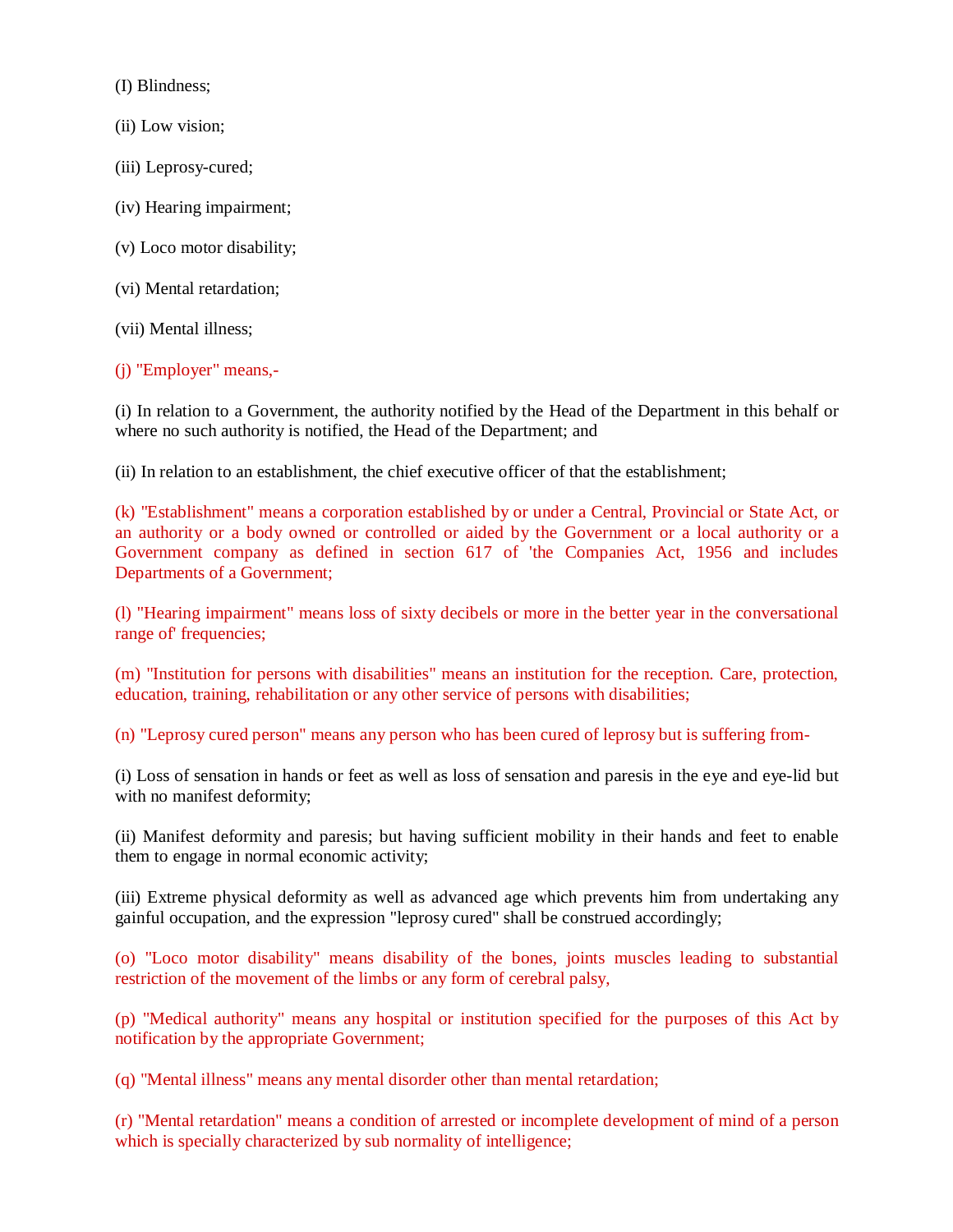(s) "Notification" means a notification published in the, Official Gazette;

(t) "Person with disability" means a person suffering from not less than forty per cent. of any disability as certified by a medical authority;

(u) "Person with low vision" means a person with impairment of visual functioning even after treatment or standard refractive correction but who uses or is potentially capable of using vision for the planning or execution of a task with appropriate assistive device;

(v) "Prescribed" means prescribed by rules made under this Act;

(w) "Rehabilitation" refers to a process aimed at enabling persons with disabilities to reach and maintain their optimal physical, sensory, intellectual, psychiatric or social functional levels;

(x) "Special Employment Exchange" means any office or place established and maintained by the Government for the collection and furnishing of information, either by keeping of registers or otherwise, respecting-

(i) Persons who seek to engage employees from amongst the persons suffering from disabilities;

(ii) Persons with disability who seek employment;

(iii) Vacancies to which person with disability seeking employment may be appointed;

(y) "State Co-ordination Committee" means the State Co-ordination Committee constituted under subsection (1) of section 19;

(z) "State Executive Committee" means the State Executive Committee constituted under sub-section (l) of section 19

## **CHAPTER II : THE COORDINATION COMMITTEE**

**3. (1)** The Central Government shall by notification constitute a body to be known as the Central Co-ordination Committee to exercise the powers conferred on, and to perform the functions assigned to it, under this Act.

**(2)** The Central Co-ordination Committee shall consist of-

(a) The Minister in charge of the Department of Welfare in the Central Government, Chairperson, ex officio;

(b) The Minister of State in-charge of the Department of Welfare in the Central Government, Vice-Chairperson, ex officio;

(c) Secretaries to the Government of India in-charge of the Departments of Welfare, Education, Woman and Child Development, Expenditure, Personnel, Training and Public Grievances, Health, Rural Development, Industrial Development, Urban Affairs and Employment, Science and Technology. Legal Affairs, Public Enterprises, Members, ex officio;

(d) Chief Commissioner, Member, ex officio;

(e) Chairman Railway Board, Member, ex officio;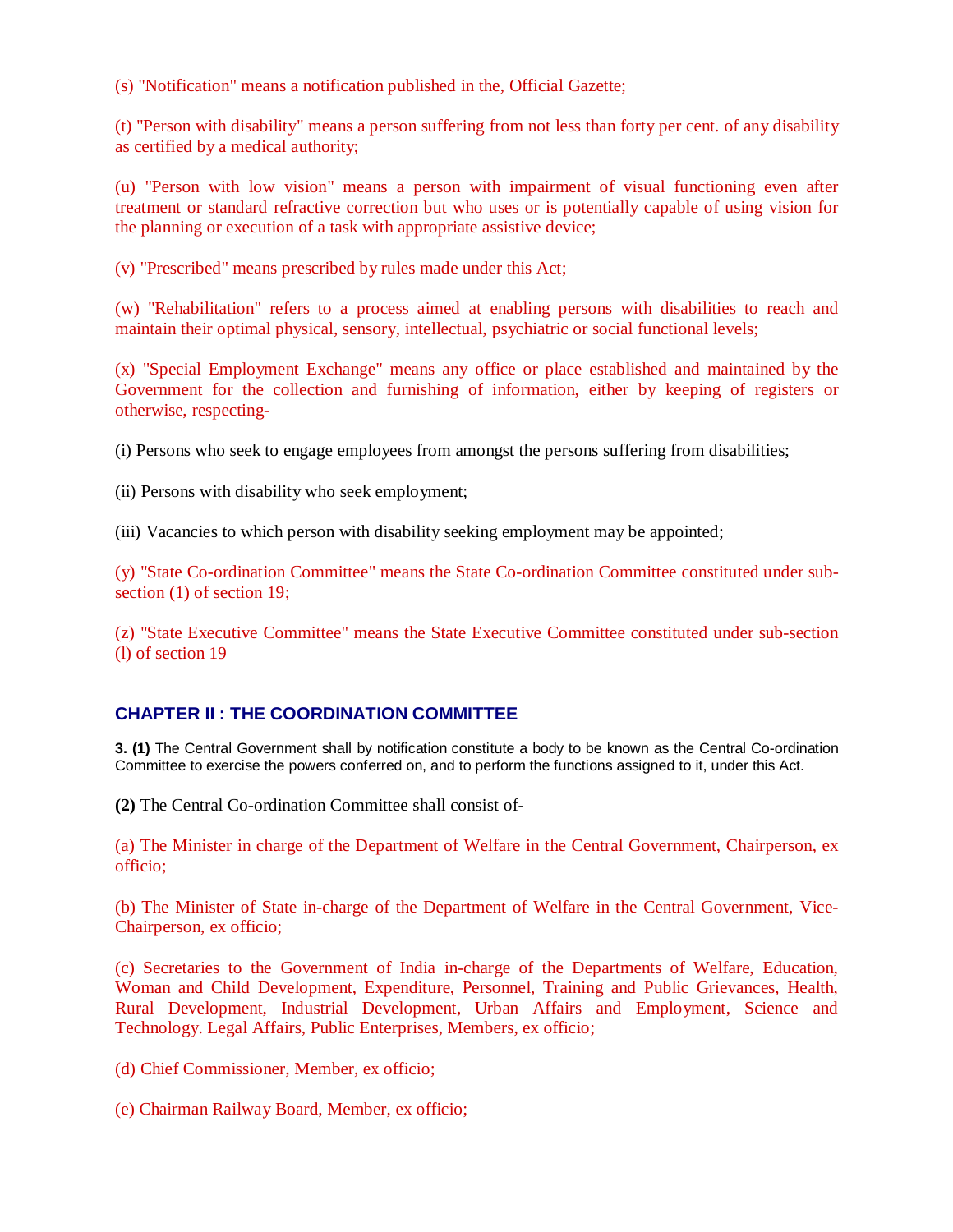(f) Director-General of Lab our, Employment and Training, Member, ex officio;

(g) Director, National Council for Educational Research and Training, Member, ex officio;

(h) Three Members of Parliament. of whom two shall be elected by the House of the People and one by the Council of States, Members;

(I) Three persons to be nominated by the Central Government to represent the interests, which in the opinion of that Government ought to be represented, Members;

(j) Directors of the-

**(I)** National Institute for the Visually Handicapped, Dehradun;

**(ii)** National Institute for the Mentally Handicapped, Secundrabad;

**(iii)** National Institute for the Orthopaedically Handicapped, Calcutta;

**(iv)** Ali Yavar Jung National Institute for the Hearing Handicapped, Bombay,

Members, ex officio;

(k) Four Members to be nominated by the Central Government by rotation to represent the States and the Union territories in such manner as may be prescribed by the Central Government:

Provided that no appointment under this clause shall be made except on the recommendation of the State Government or, as the case may be, the Union territory;

(l) Five persons as far as practicable, being persons with disabilities. to represent non-governmental Organizations or associations which are concerned with disabilities, to he nominated by the Central Government, one from each area of disability, Members:

Provided that while nominating persons under this clause, the Central Government shall nominate at least one woman and one person belonging to Scheduled Castes or Scheduled Tribes;

(m) Joint Secretary to the Government of India in the Ministry of Welfare dealing with the welfare of the handicapped, Member-Secretary, ex officio.

**(3)** The office of the Member of the Central Co-ordination Committee shall not disqualify its holder for being chosen as or for being a Member of either House of Parliament.

**4. (1)** Save as otherwise provided by or under this Act a Member of Central Co-ordination Committee nominated under clause (i) or clause (l) of sub-section (2) of section 3 shall hold office for a term of three years from the date of his nomination:

Provided that such a Member shall, notwithstanding the expiration of his term, continue to hold office until his successor enters upon his office.

**(2)** The term of office of an ex officio Member shall come to an end as soon as he ceases to hold the office by virtue of which he was so nominated.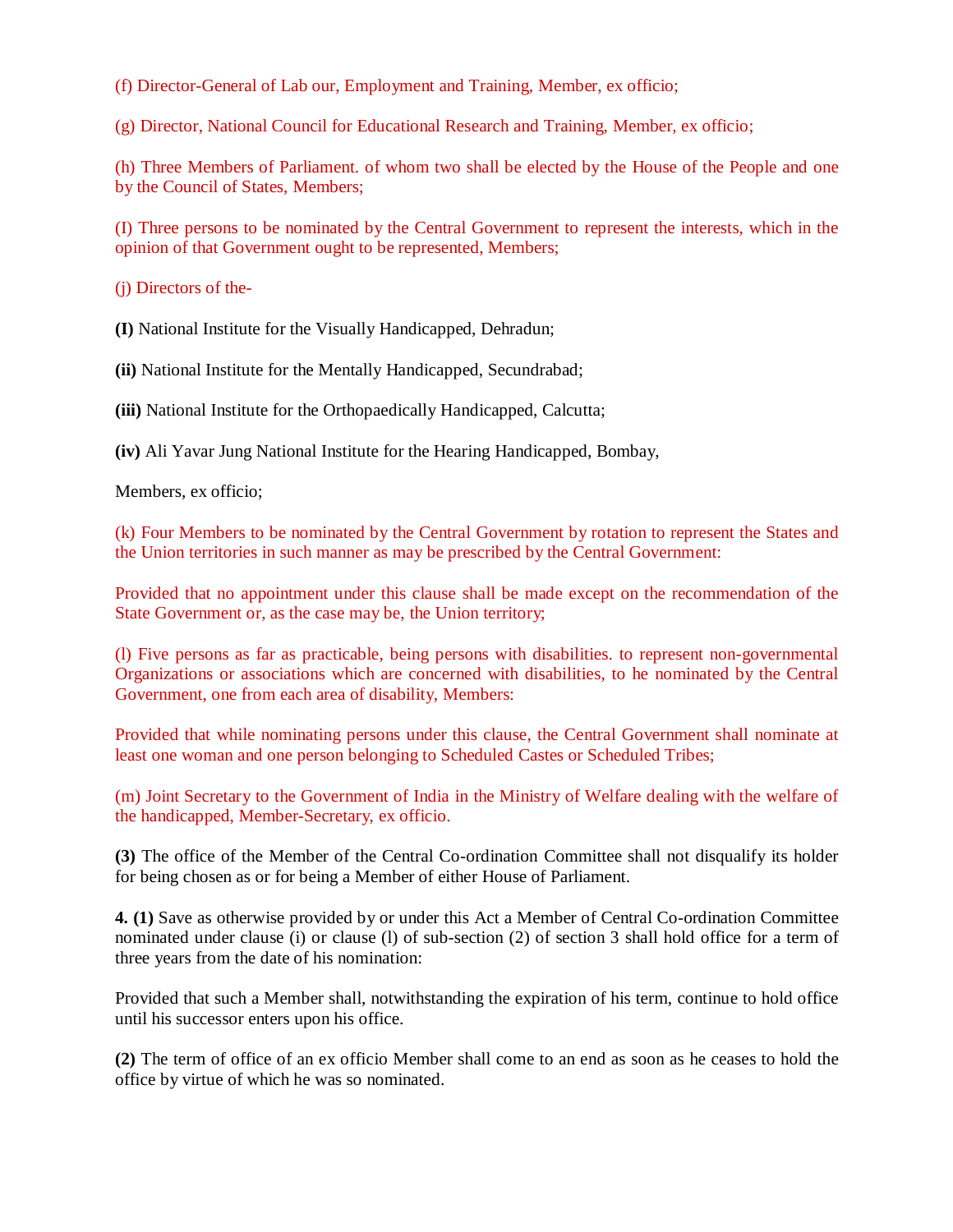**(3)** The Central Government may if it thinks fit remove any Member nominated under clause (i) or clause (1) of subsection (2) of section 3, before the expiry of his term of office after giving him a reasonable opportunity of showing cause against the same.

**(4)** A Member nominated under clause (i) or clause (1) of subsection (2) of section 3 may at any time resign his office by writing under his hand addressed to the Central Government and the seat of the said Member shall thereupon become vacant.

**(5)** A casual vacancy in the Central Co-ordination Committee shall be filled by a fresh nomination and the person nominated to fill the vacancy shall hold office only for the remainder of the term for which the Member in whose place he was so Dominated.

**(6)** A Member nominated under clause (i) or clause (l) of subsection (2) of section 3 shall be eligible for (7) Members nominated under clause (i) and clause (1) of sub-section (2) of section 3 shall receive such allowances as may, be prescribed by the Central Government.

**5. (1)** No person shall be a Member of the Central Coordination Committee, who-

(a) Is, or at any time has been, adjudged insolvent or has suspended payment of his debts or has compounded with his creditors, or

(b) Is of unsound mind and stands so declared by a competent court, or

(c) Is or has been convicted of an offence which, in the opinion of the Central Government, involves moral turpitude, or

(d) Is or at any time has been convicted of an offence under this Act. or

(e) Has so abused in the opinion of the Central Government his position as a Member as to render his continuance in the Central Coordination Committee detrimental to the interests of the general public.

**(2)** No order of removal shall be made by the Central Government under this section unless the Member concerned has been given a reasonable opportunity of showing cause against the same.

**(3)** Notwithstanding anything contained in sub-section (1) or sub-section (6) of section 4, a Member who has been removed under this section shall not be eligible for renomination as a Member.

**6.** If a Member of the Central Coordination Committee becomes subject to any of the disqualifications specified in section 5, his scat shall become vacant.

7. Lie Central Coordination Committee shall meet at least once in every six months and shall observe such rules of procedure in regard to the transaction of business at its meetings as may be prescribed by the Central Government.

**8. (1)** Subject to the provisions of this Act, the function of the Central Coordination Committee shall be to serve as the national focal point on disability matters and facilitate the continuous evolution of a comprehensive policy towards solving the problems faced by persons with disabilities.

**(2)** In particular and without prejudice to the generality of the foregoing, the Central Coordination Committee may perform all or any, of the following functions, namely:-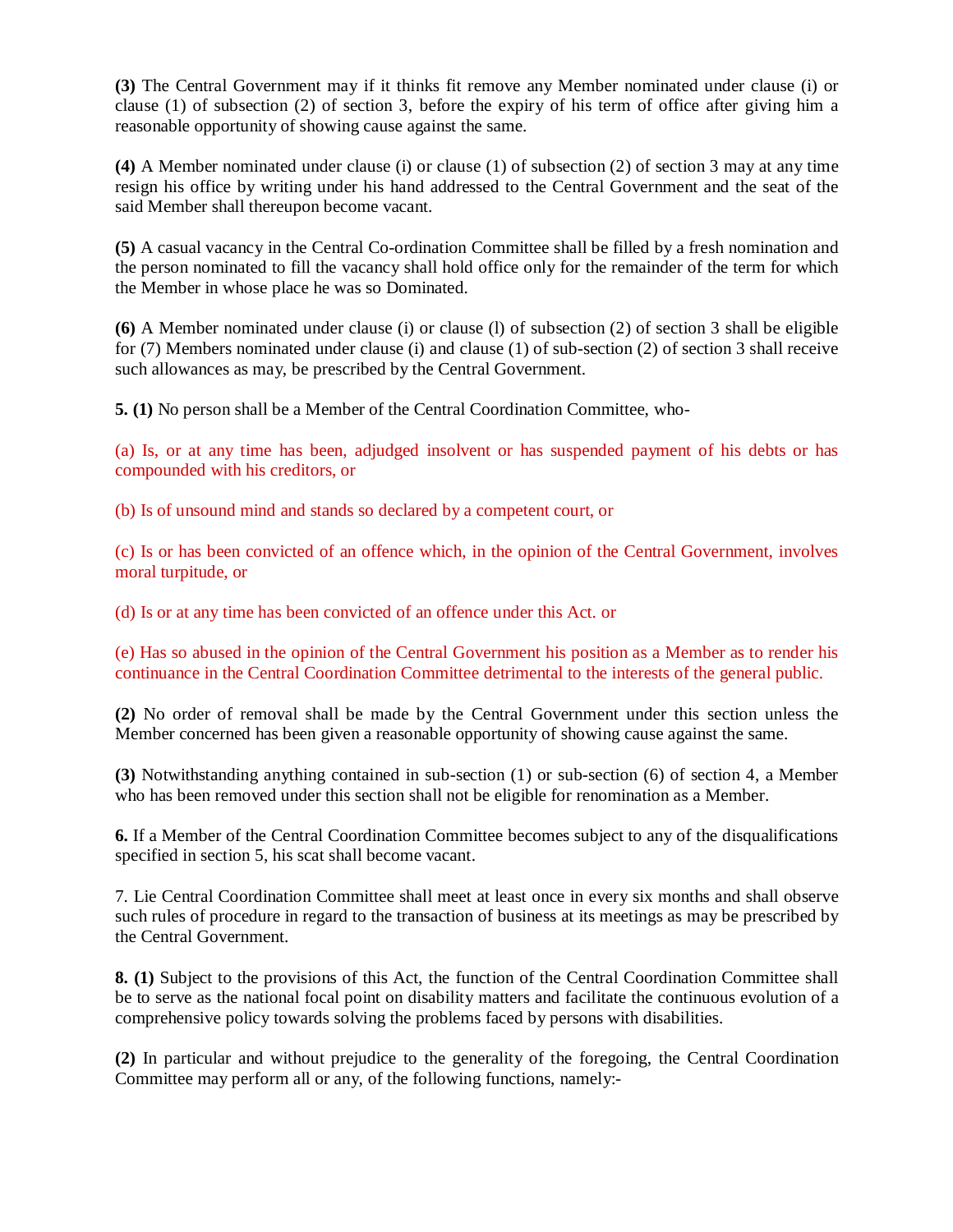(a) Review and coordinate the activities of all the Departments of Government and other Governmental and non-Govemmental Organizations which are dealing with matters relating to persons with disabilities;

(b) Develop a national policy to address issues faced by, persons with disabilities;

(c) Advise the Central Government on the formulation oil policies, programmes, legislation and projects with respect to disability,

(d) Take up the cause of persons with disabilities with the concerned authorities and the international organizations with a view, to provide for schemes and projects for the disabled in the national plans and other programmes and policies evolved by the international agencies;

(e) Review in consultation with the donor agencies their funding policies from the perspective of their impact on persons with disabilities;

(f) Take such other steps to ensure barrier free environment in public places, work places, public utilities, schools and other institutions;

(g) Monitor and evaluate the impact of policies and programmes designed for achieving equality and full participation of persons with disabilities;

(h) To perform such other functions as may be prescribed by the Central Government.

**9. (1)** The Central Government shall constitute a Committee to be known as the Central Executive Committee to perform the functions assigned to it under this Act.

**(2)** The Central Executive Committee shall consist of-

(a) The Secretary to the Government of India in the Ministry of Welfare, Chairperson, ex officio;

- (b) The Chief Commissioner, Member, ex officio;
- (c) The Director-General for Health Services, Member, ex officio;

(d) The Director-General, Employment and Training, Member, ex officio;

(e) Six persons not below the rank of a Joint Secretary to the Government of India, to represent the Ministries or Departments of Rural Development, Education. Welfare, Personnel Public Grievances and Pension and Urban Affairs and Employment, Science and Technology, Members, ex officio;

(f) The Financial Advisor, Ministry of Welfare in the Central Government, Member, ex officio;

(g) Advisor (Tariff) Railway Board, Member, ex officio;

(h) Four members to be nominated by the Central Government, by rotation, to represent the State Governments and the Union territories in such manner as may be prescribed by the Central Government;

(i) One person to be nominated by the Central Government to represent the interest, which in the opinion of the Central Government ought to be represented, Member;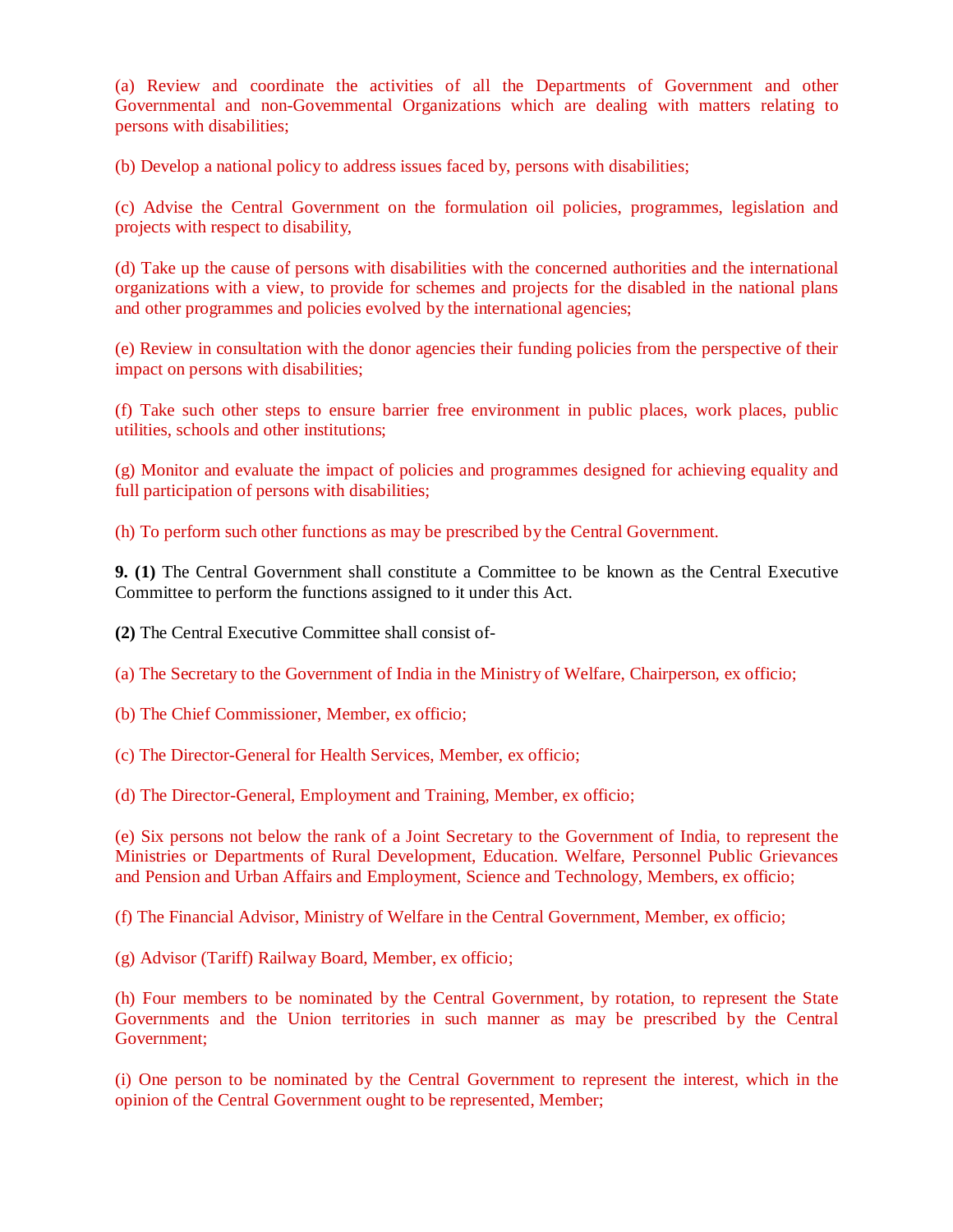(j) Five persons, as far as practicable, being persons with disabilities, to represent non-governmental organizations or associations which are concerned with disabilities, to he nominated by the Central Government, one from each area of disability, Members:

Provided that while nominating persons under this clause, the Central Government shall nominate at least one woman and one person belonging to Scheduled Castes or Scheduled Tribes;

(k) Joint Secretary to the Government of India in the Ministry of Welfare dealing with the welfare of the handicapped, Member-Secretary, ex officio.

**(3)** Members nominated under clause (i) and clause (j) of sub-section (2) shall receive such allowances as may be prescribed by the Central Government.

**(4)** A Member nominated under clause (i) or clause (i) of sub-section (2) may at any time resign his office by writing under his hand addressed to the Central Government and the scat of the said Member shall thereupon become vacant.

**10. (1)** The Central Executive Committee shall be the executive body of the Central Coordination Committee and shall be responsible for carrying out the decisions of the Central Coordination Committee.

**(2)** Without prejudice to the provisions of sub-section (1), the Central Executive Committee shall also perform such other functions as may be delegated to it by the Central Coordination Committee.

**11.** The Central Executive Committee shall meet at least once in three months and shall observe such rules of procedure in regard to the transaction of business at its meetings as may be prescribed by the Central Government.

**12. (1)** The Central Executive Committee may associate with itself in such manner and for such purposes as may be prescribed by the Central Government any person whose assistance or advice it may desire to obtain in performing any of its functions under this Act.

**(2)** A person associated with the Central Executive Committee under sub-section (1) for any purpose shall have the right to take part in the discussions of the Central Executive Committee relevant to that purpose, but shall not have a right to vote at a meeting of the said Committee, and shall not be a member for any other purpose.

**(3)** A person associated with the said Committee under sub-section (1) for any purpose shall be paid such fees and allowances, for attending its meetings and for attending to any other work of the said Committee, as may be prescribed by the Central Government.

## **CHAPTER III : THE STATE COORDINATION COMMITTEE**

**13. (1)** Every State Government shall, by notification, constitute a body to be known as the State Coordination Committee to exercise the powers conferred on, and to perform the function assigned to it, under this Act.

**(2)** the State Coordination Committee shall consist of-

(a) The Minister in-charge of the Department of Social Welfare in the State Government, Chairperson, ex officio;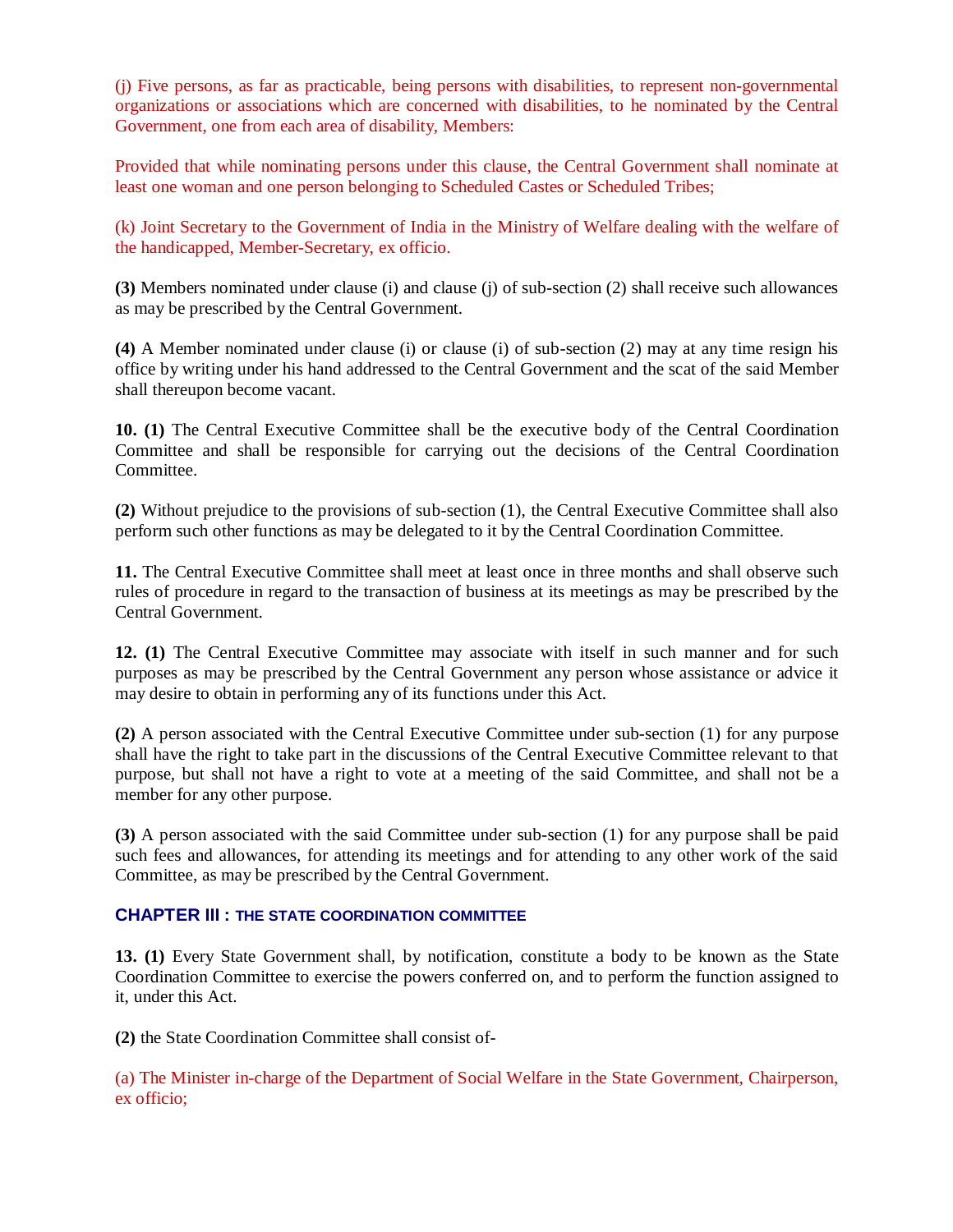(b) the Minister of State in-charge of the Department of Social Welfare, if any, Vice-Chairperson, ex officio;

(c) Secretaries to the State Government in-charge of the Departments of Welfare, Education, Woman and Child Development, Expenditure, Personnel Training and Public Grievances, Health, Rural Development, Industrial Development, Urban Affairs and Employment, Science and Technology, Public Enterprises, by whatever name called, Members, ex officio;

(d) Secretary of any other Department, which the State Government considers necessary, Member, ex officio;

(e) Chairman Bureau of Public Enterprises (by whatever name called) Member, ex officio;

(f) Five persons, as far as practicable, being persons with disabilities, to represent non-governmental organizations or associations which are concerned with disabilities, to be nominated by the State Government, one from each area of disability, Members:

Provided that while nominating persons under this clause, the State Government shall nominate at least one woman and one person belonging to Scheduled Castes or Scheduled Tribes;

(g) Three Members of State Legislature, of whom two shall be elected by the Legislative Assembly and one by the Legislative Council, if any;

(h) Three persons to be nominated by that State Government to represent agriculture, industry or trade or any other interest, which in the opinion of State Government ought to be represented, Members, ex officio;

(i) The Commissioner, Member, ex officio;

(j) Secretary to the State Government dealing with the welfare of the handicapped, Member-Secretary, ex officio.

**(3)** Notwithstanding anything contained in this section, no State Coordination Committee shall be constituted for a Union territory and in relation to a Union territory; the Central Coordination Committee shall exercise the functions and perform the functions of a State Coordination Committee for the Union territory:

Provided that in relation to a Union territory. The Central Coordination Committee may delegate all or any of its powers and functions under this sub-section to such person or body of persons as the Central Government may specify.

**14. (1)** Save as otherwise provided by or under this Act, a Member of a State Coordination Committee nominated under clause (f) or clause (h) of subsection (2) of section 13 shall hold office for a term of three years from the date of his nomination:

Provided that such a Member shall, notwithstanding the expiration of his term, continue to hold office until his successor enters upon his office.

**(2)** The term of office of an ex officio Member shall come to an end as soon as he ceases to hold the office by virtue of which he was so nominated.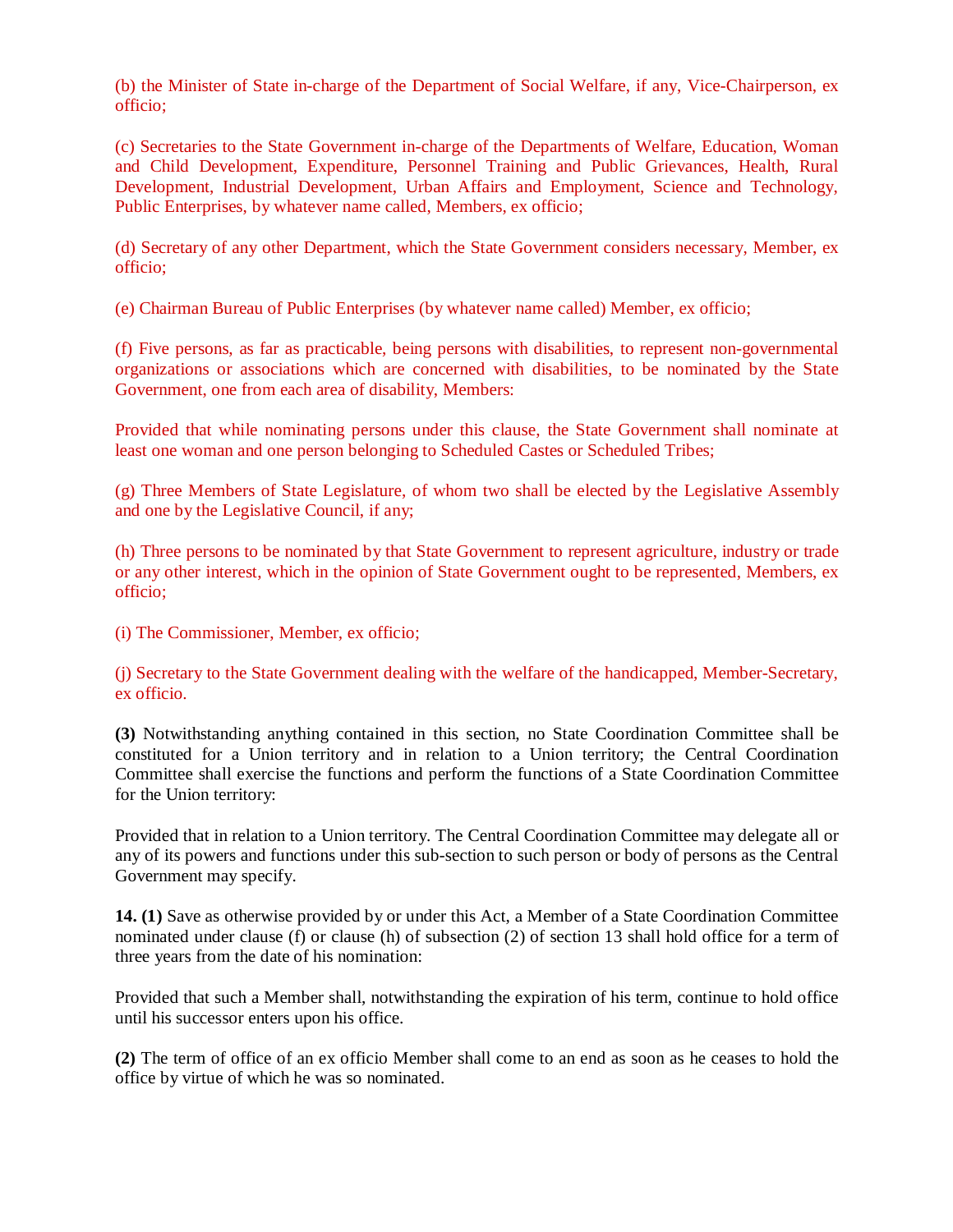**(3)** The State Government may, if it thinks fit, remove any7 Member nominated under clause (f) or clause (h) of sub-section (2) of section 13, before the expiry of his term of office after giving him a reasonable opportunity of showing cause against the same.

**(4)** A Member nominated under clause (f) or clause (h) of sub-section (2) of section 13 may. At any time, resign his office by writing under his hand addressed to the State Government and the seat of the said Member shall thereupon become vacant.

**(5)** A casual vacancy in the State Coordination Committee shall be filled by a fresh nomination and the person nominated to fill the vacancy shall hold office only for the remainder of the term for which the Member in whose place he was so nominated.

**(6)** A Member nominated under clause (f) and clause (h) of sub-section (2) of section 13 shall be eligible for renomination.

**(7)** Members nominated under clause (f) and clause (h) of sub-section (2) of section13 shall receive such allowances as may he prescribed by the State Government.

**15. (1)** No pet-son shall he a Member of the State Coordination Committee, who--

(a) Is, or at any time, has been adjudged insolvent or has suspended payment of his debts or has compounded with his creditors, or

(b) Is of unsound mind and stands so declared by a competent court, or

(c) Is or has been convicted of an offence which in the opinion of the State Government involves moral turpitude, or

(d) Is or at any time has been convicted of an offence under this Act or

(e) Has so abused, in the opinion of the State Government, his position as a member as to render his continuance in the State Coordination Committee detrimental to the interests of the general public.

**(2)** No order of removal shall be made by the State Government under this section unless the Member concerned has been given a reasonable opportunity of showing cause against the same.

**(3)** Notwithstanding anything contained in sub-section (1) or sub-section (6) of section 14, a Member who has been removed under this section shall net be eligible for renomination as a Member.

**16.** If a Member of the State Coordination Committee becomes subject to any of the disqualifications specified in section 15, his seat shall become vacant.

**17.** The State Coordination Committee shall meet at least once in every six months and shall observe such rules of procedure in regard to the transaction of business at its meetings as may be prescribed.

**18. (1)** Subject to the provisions of this Act, the function of the State Coordination Committee shall be to serve as the state focal point on disability matters and facilitate the continuous evolution of a comprehensive policy towards solving the problems faced by persons with disabilities.

**(2)** In particular and without prejudice to the generality of the foregoing function the State Coordination Committee may, within the State perform all or any of the following functions, namely.-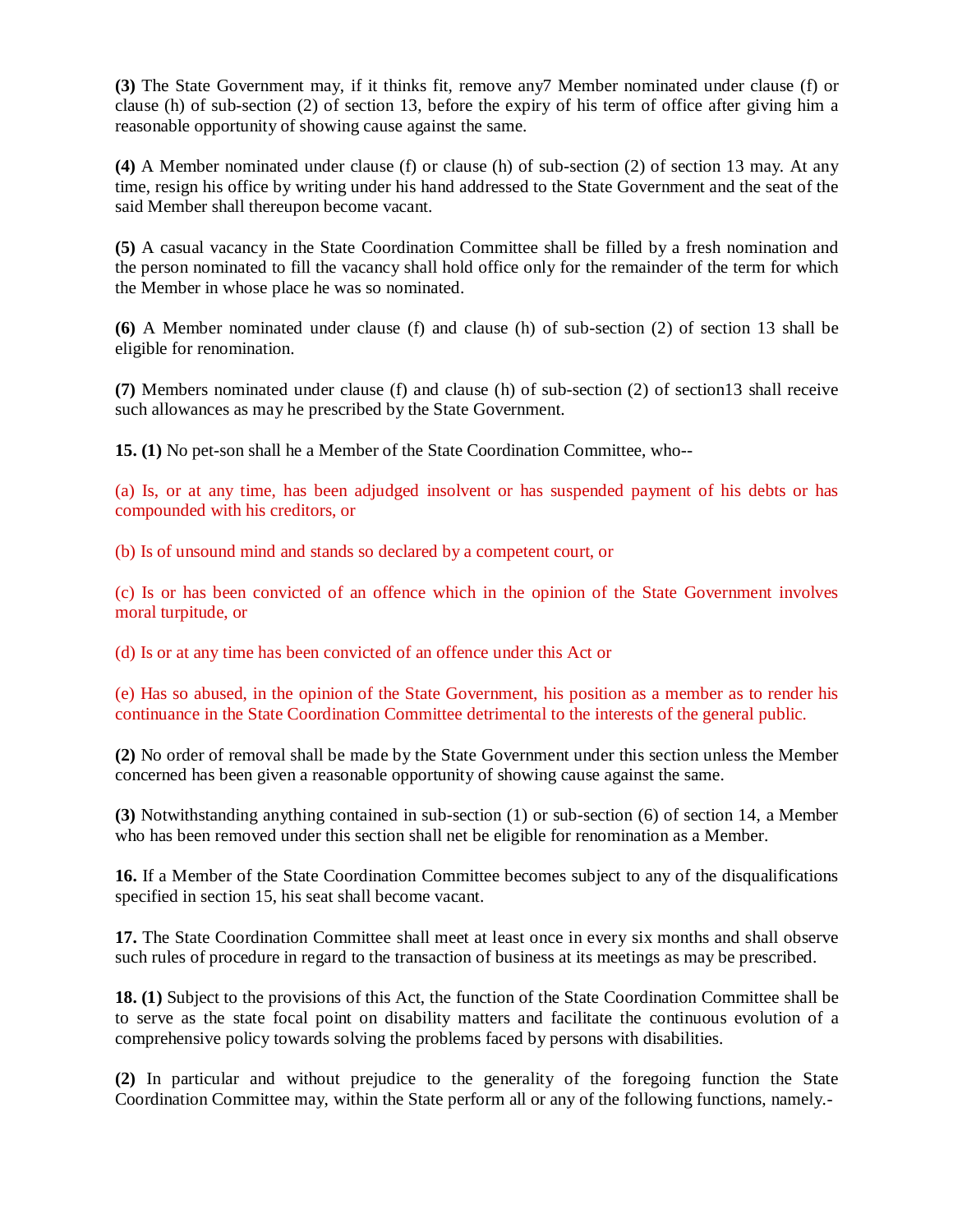(a) Review and coordinate the activities of all the Departments of Government and other Governmental and non-Govemmental Organizations which are dealing with matters relating to persons with disabilities.,

(b) Develop a State policy to address issues faced by persons with disabilities;

(c) Advise the State Government on the formulation of policies. Programmes, legislation and projects with respect to disability;

(d) Review, in consultation with the donor agencies, their funding from the perspective of their impact on persons with disabilities;

(e) Take such other steps to ensure barrier free environment in pupil's places. Work places, public utilities, schools and other institutions;

(f) Monitor and evaluate the impact of policies and programmes designed for achieving equality and full participation of persons with disabilities;

(g) To perform such other functions as may be prescribed by the State Government

**19. (1)** The State Government shall constitute a committee to be known as the State Executive Committee to perform the functions assigned to it under this Act.

**(2)** The State Executive Committee shall consist of-

(a) The Secretary, Department of Social Welfare, Chairperson, ex officio;

(b) The Commissioner, Member, ex officio;

(c) Nine persons not below the rank of a Joint Secretary to the State Government, to represent the Departments of Health, Finance, Rural Development, Education, Welfare, Personnel Public Grievances, Urban Affairs Labor and Employment, Science and Technology, Members, ex officio;

(d) One person to be nominated by the State Government to represent the interest, which in the opinion of the State Government ought to be represented. Member;

(e) Five persons, as far as practicable being persons with disabilities. to represent non-governmental organizations or associations which arc concerned with disabilities, to be nominated by the State Government, one from each area of disability, Members:

Provided that while nominating persons under this clause, the State Government shall nominate at least one woman and one person belonging to Scheduled Castes or Scheduled Tribes;

(f) Joint Secretary dealing with the disability division in the Department of Welfare, Member-Secretary, ex officio.

**(3)** Members nominated under clause (d) and clause (e) of sub-section (2) shall receive such allowances as may be prescribed by the State Government.

**(4)** A Member nominated under clause (d) or clause (e) may at any time resign his office by writing under his hand addressed to the State Government and the scat of the said Member shall thereupon become vacant.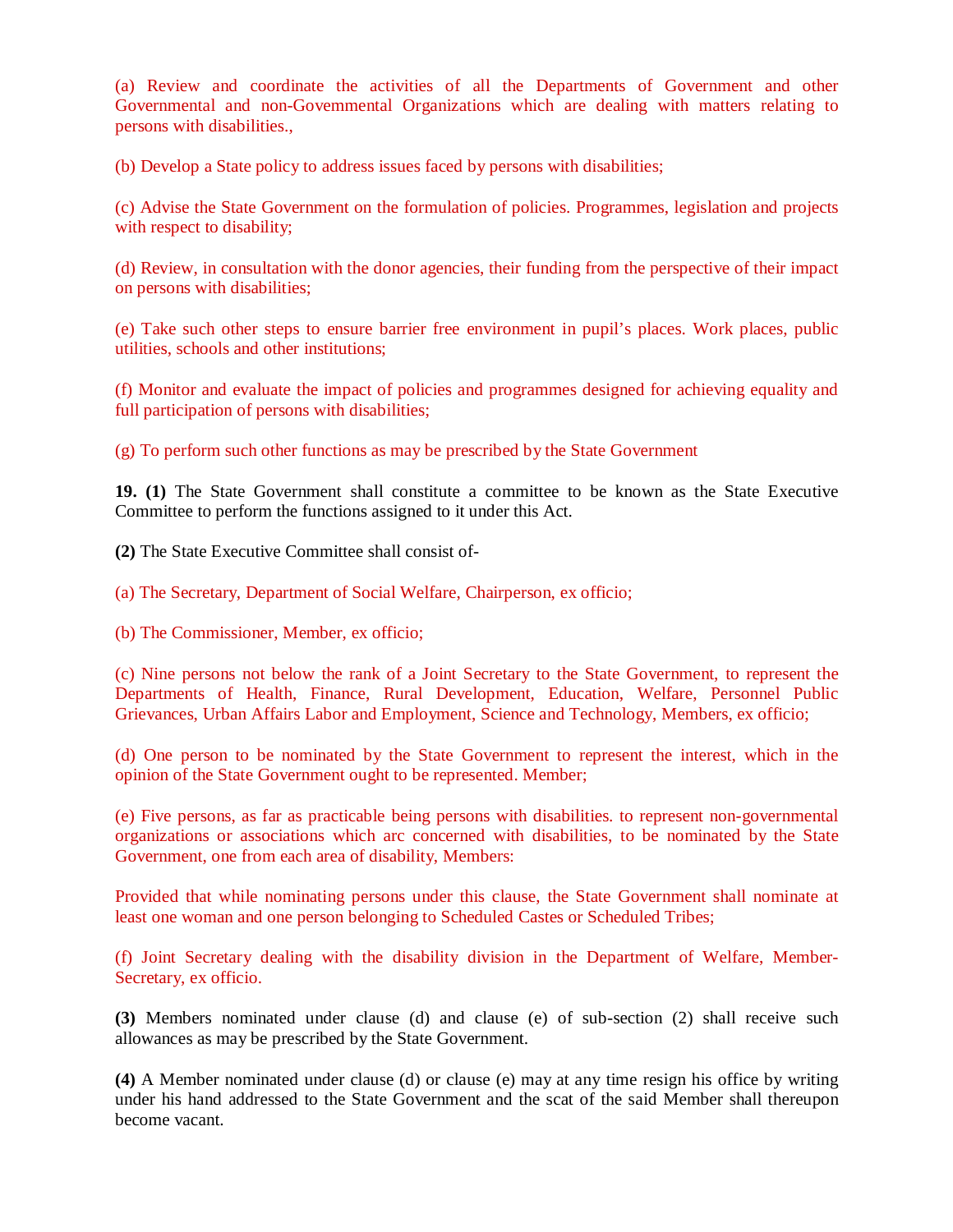**20. (1)** The State Executive Committee shall be the executive body of the State Coordination Committee and shall be responsible for carrying out the decisions of the State Coordination Committee.

**(2)** Without prejudice to the provisions of sub-section (1), the State Executive Committee shall also perform such other functions as may be delegated to it by the State Coordination Committee.

**21.** The State Executive Committee shall meet at least once in three months and shall observe such rules of procedure in regard to the transaction of business at its meetings as may be prescribed by, the State Government.

**22. (1)** The State Executive Committee may associate with itself in such manner and for such purposes as may he prescribed by the State Government any person whose assistance or advice it may desire to obtain in performing any of its functions under this Act.

**(2)** A person associated with the State Executive Committee under sub-section (1) for any purpose shall have the right to take part in the discussions of the State Executive Committee relevant to that purpose, but shall not have a right to vote at a meeting of the said Committee, and shall not he a member for any other purpose.

**(3)** A person associated wills the said Committee under sub-section (1) for any purpose shall be paid such fees and allowances, for attending its meetings and for attending to any other work of the said Committee, as may be prescribed by the State Government.

**23.** In the performance of its functions under this Act,-

(a) The Central Coordination Committee shall be bound by such directions in writing, as the Central Government may give to it; and

(b) The State Coordination Committee shall be bound by such directions in writing, as the Central Coordination Committee or the State, Government may give to it:

Provided that where a direction given by the State Government is inconsistent with any direction given by the Central Coordination Committee, the matter shall be referred to the Central Government for its decision.

**24.** No act or proceeding of the Central Coordination Committee, the Central Executive Committee, a State Coordination Committee or a State Executive Committee shall be called in question on the ground merely on the existence of any vacancy in or any defect in the constitution of such Committees.

## **CHAPTER IV : PREVENTATION AND EARLY DETECTION OF DISABILITIES**

**25.** Within the limits of their economic capacity and development, the appropriate Governments and the local authorities, with a view to preventing the occurrence of disabilities, shall-

(a) Undertake or cause to be undertaken surveys, investigations and research concerning the cause of occurrence of disabilities;

(b) Promote various methods of preventing disabilities;

(c) Screen all the children at least once in a year for the purpose of identifying "at-risk" cases;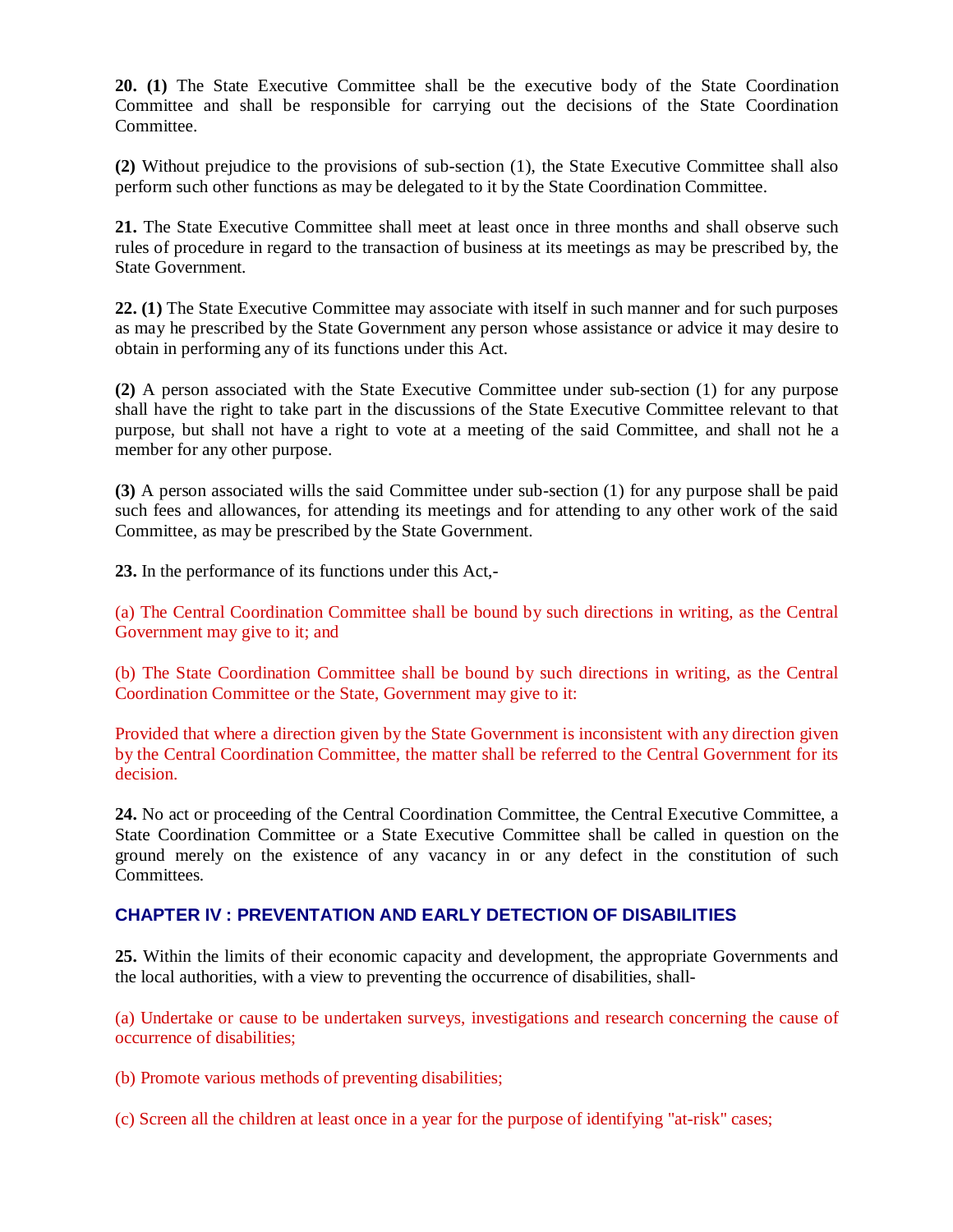(d) Provide facilities for training to the staff at the primary health centers;

(e) Sponsor or cause to be sponsored awareness campaigns and is disseminated or cause to be disseminated information for general hygiene. Health and sanitation,

(f) Take measures for pre-natal, parental and post-natal care of mother and child;

(g) Educate the public through the pre-schools, schools, primary health Centers, village level workers and anganwadi workers;

(h) Create awareness amongst the masses through television, radio and other mass media on the causes of disabilities and the preventive measures to be adopted;

# **CHAPTER V : EDUCATION**

**26.** The appropriate Governments and the local authorities shall-

(a) Ensure that every child with a disability has access to free education in an appropriate environment till he attains the age of eighteen years;

(b) Endeavor to promote the integration of students with disabilities in the normal schools;

(c) Promote setting up of special schools in Government and private sector for those in need of special education, in such a manner that children with disabilities living in any part of the country have access to such schools;

(d) Endeavor to equip the special schools for children with disabilities with vocational training facilities.

**27.** The appropriate Governments and the local authorities shall by notification make schemes for-

(a) Conducting part-time classes in respect of children with disabilities who having completed education up to class fifth and could not continue their studies on a whole-time basis;

(b) Conducting special part-time classes for providing functional literacy for children in the age group of sixteen and above;

(c) Imparting non-formal education by utilizing the available manpower in rural areas after giving them appropriate orientation;

(d) Imparting education through open schools or open universities;

(e) Conducting class and discussions through interactive electronic or other media;

(f) Providing every child with disability free of cost special books and equipments needed for his education.

**28.** The appropriate Governments shall initiate or cause to be initiated research by official and nongovernmental agencies for the purpose of designing and developing new assistive devices, teaching aids, special teaching materials or such other items as are necessary to give a child with disability equal opportunities in education.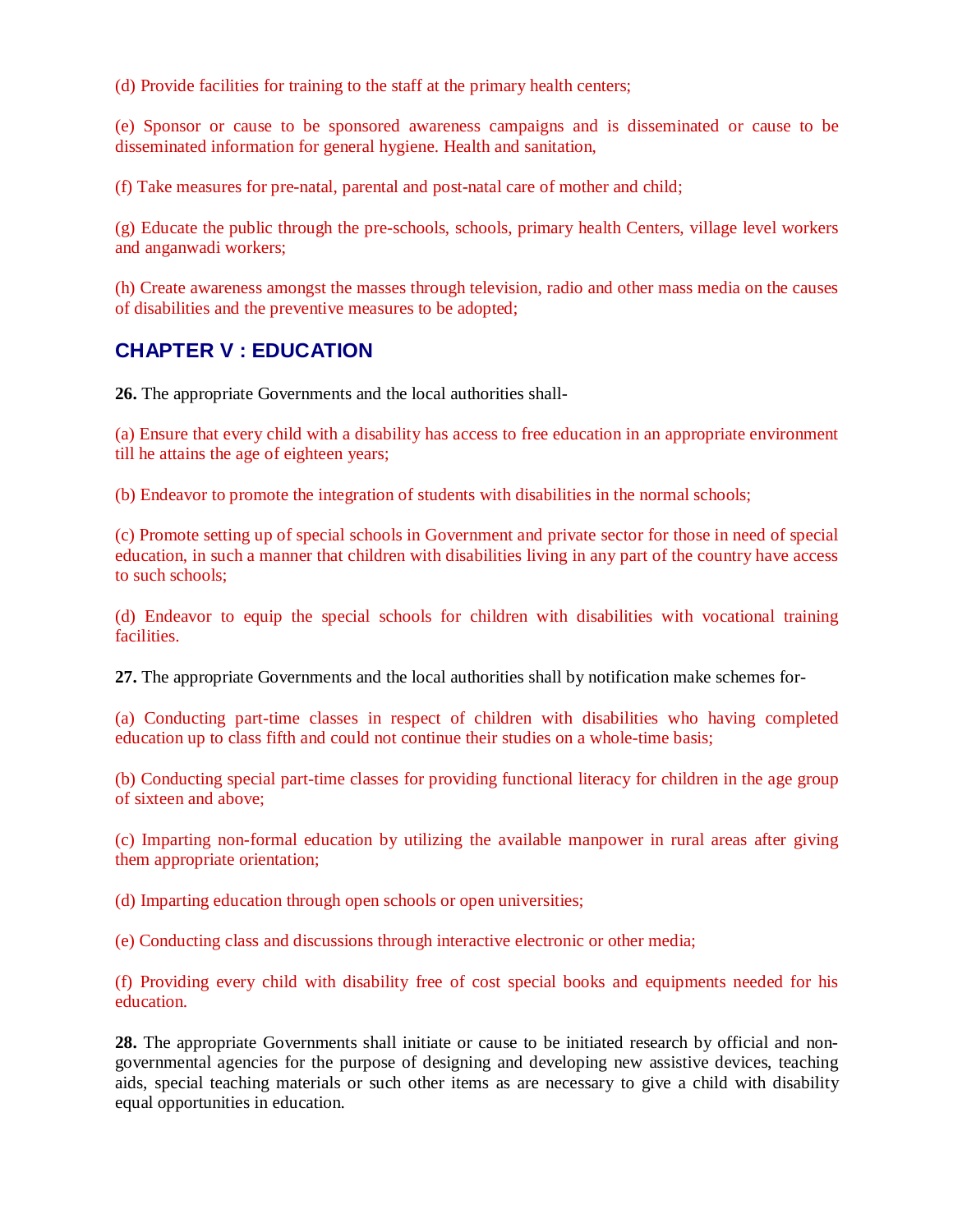**29.** The appropriate Governments shall set up adequate number of teachers' training institutions and assist the national institutes and other voluntary organizations to develop teachers' training programmes specializing in disabilities so that requisite trained manpower is available for special schools and integrated schools for children with disabilities.

**30.** Without prejudice to the foregoing provisions, (be appropriate Governments shall by notification prepare a comprehensive education scheme which shall make Provision for-

(a) Transport facilities to the children with disabilities or in the alternative financial incentives to parents or guardians to enable their children with disabilities to attend schools.

(b) The removal of architectural barriers from schools. colleges or other institution, imparting vocational and professional training;

(c) The supply of books, uniforms and other materials to children with disabilities attending school.

(d) The grant of scholarship to students with disabilities..

(e) Setting up of appropriate fora for the redressal of grievances of parent, regarding the placement of their children with disabilities;

(f) Suitable modification in the examination system to eliminate purely mathematical questions for the benefit of blind students and students with low vision;

(g) Restructuring of curriculum for the benefit of children with disabilities;

(h) restructuring the curriculum for benefit of students with hearing impairment to facilitate them to take only one language as part of their curriculum.

**31.** All educational institutions shall provide or cause to be provided amanuensis to blind students and students with or low vision.

## **CHAPTER VI : EMPLOYMENT**

**32.** Appropriate Governments shall--

(a) Identify posts, in the establishments, which can be reserved for the persons with disability;

(b) At periodical intervals not exceeding three years, review the list of posts identified and up-date the list taking into consideration the developments in technology.

**33.** Every appropriate Government shall appoint in every establishment such percentage of vacancies not less than three per cent. for persons or class of persons with disability of which one per cent. each shall be reserved for persons suffering from-

**(i)** Blindness or low vision;

**(ii)** Bearing impairment;

**(iii)** Loco motor disability or cerebral palsy, in the posts identified for each disability: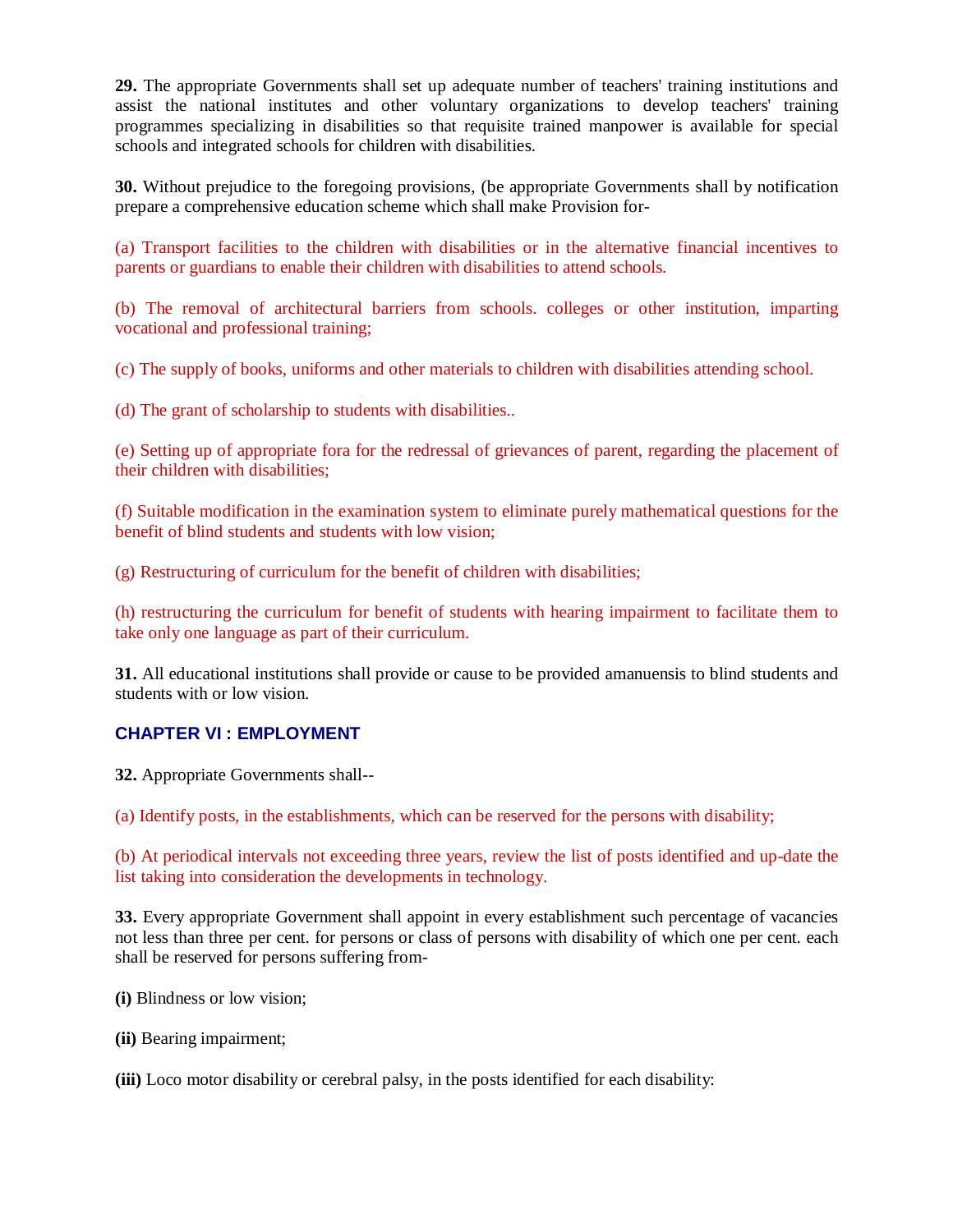Provided that the appropriate Government may, having regard to the type of work carried on in any department or establishment, by notification subject to such conditions, if any, as may be specified in such notification, exempt any establishment from the provisions of this section.

**34. (1)** The appropriate Government may, by notification. Require that from such date as May he specified. By notification. The employer in every establishment shall furnish such information or return as may be prescribed in relation to vacancies appointed for person, with disability that have occurred or are about to occur in that establishment to such Special Employment Exchange as may be prescribed and the establishment shall thereupon comply with such requisition.

**(2)** The form in which and the intervals of time for which information or returns shall be furnished and the particulars, they shall contain shall be such as may be prescribed.

**35.** Any person authorized by the Special Employment Exchange in writing, shall have access to any relevant record or document in the possession of any establishment, and may enter at any reasonable time and premises where he believes such record or document to be, and inspect or take copies of relevant records or documents or ask any question necessary for obtaining any information.

**36.** Where in any recruitment year any vacancy under section 33, cannot be filled up due to nonavailability of a suitable person with disability or, for any other sufficient reason, such vacancy shall be carried forward in the succeeding recruitment year and if ;r the succeeding recruitment year also suitable person with disability is not available, it may first be filled by interchange among the three categories and only when there is no parson with disability available for the post in that Year, the employer shall fill up the vacancy by appointment of a person, other than a person with disability:

Provided that if the nature of vacancies in an establishment is such that a given category of person can not be employed, the vacancies may be interchanged among the three categories with the prior approval of the appropriate Government.

**37. (1)** Every employer shall maintain such record in relation to the person. With disability employed in his establishment in such form and in such manner as may be prescribed by the appropriate Government.

**(2)** The records maintained under sub-section (1) shall be open to inspection at all reasonable hours by such persons as may be authorized in this behalf by general or special order by the appropriate Government.

**38. (1)** The appropriate Governments and local authorities shall by notification formulate schemes for ensuring employment of persons with disabilities, and such schemes may provide for-

(a) The training and welfare of persons with disabilities;

(b) The relaxation of upper age limit;

(c) Regulating the employment;

(d) Health and safety measures and creation of a non-handicapping environment in places where persons with disabilities are employed;

(e) The manner in which and the person by whom the cost of operating the schemes is to be defrayed; and

(f) Constituting the authority responsible for the administration of the scheme.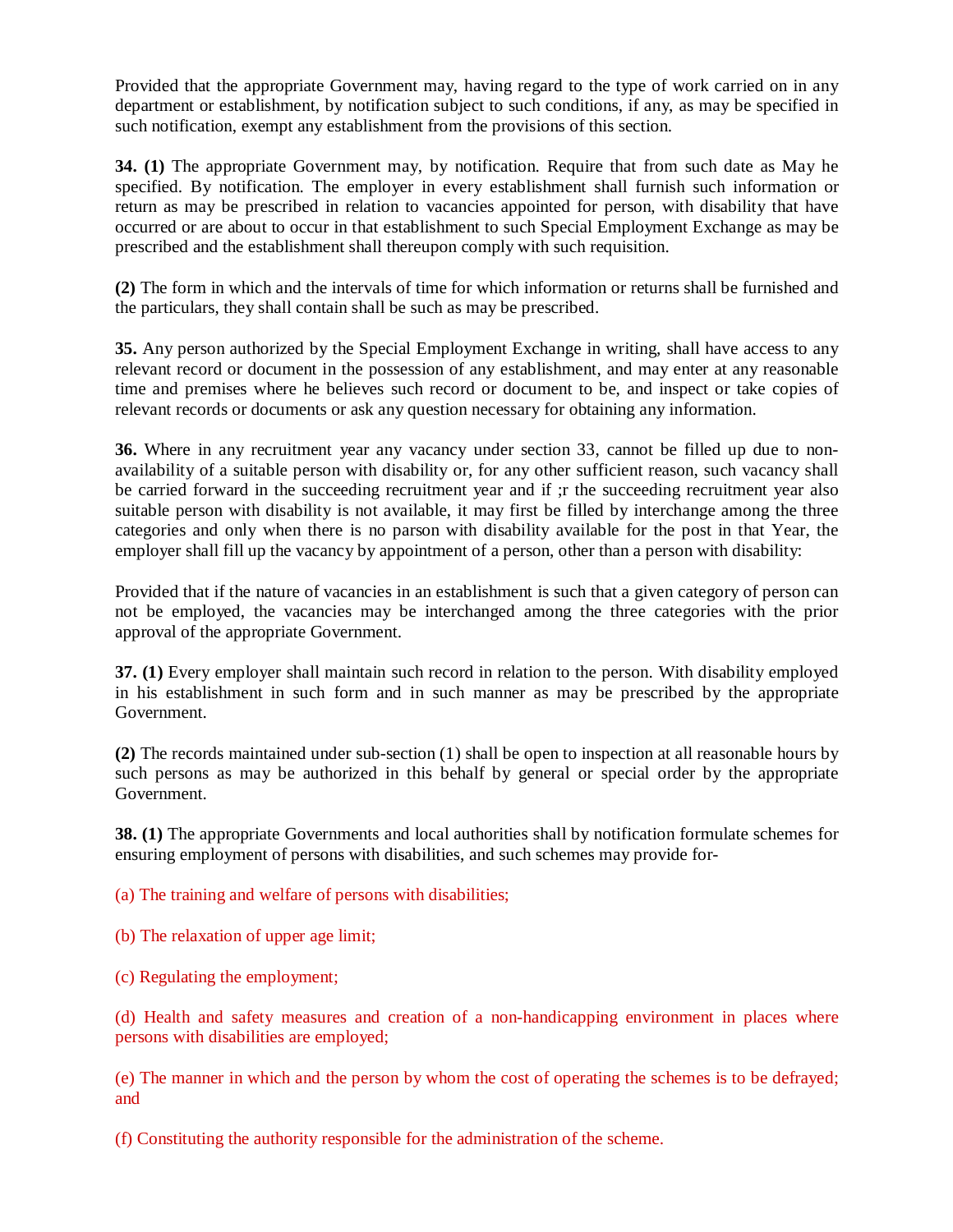**39.** All Government educational institutions and other educational institutions receiving aid from the Government, shall reserve not less than three per cent seat for persons with disabilities.

**40.** The appropriate Governments and local authorities shall reserve not less than three per cent. in all poverty alleviation schemes for the benefit of persons with disabilities.

**41.** The appropriate Governments and the local authorities shall, within the limits of their economic capacity and development, provide incentives to employers both in public and private sectors to ensure that at least five per cent. of their work force is composed of persons with disabilities.

#### **CHAPTER VII : AFFIRMATIVE ACTION**

**42.** The appropriate Governments shall by notification make schemes to provide aids and appliances to persons with disabilities.

**43.** The appropriate Governments and local authorities shall by notification frame schemes in favor of persons with disabilities, for the preferential allotment of land at concession] rates for-

(a) House;

- (b) Setting up business;
- (c) Setting up of special recreation centers;
- (d) Establishment of special schools;
- (e) Establishment of research centers;
- (f) Establishment of factories by entrepreneurs with disabilities

#### **CHAPTER VIII : NON-DISCRIMINATION**

**44.** Establishments in the transport sector shall, within the limits of their economic capacity and development for the benefit of persons with disabilities, take special measures to-

(a) Adapt rail compartments, buses. Vessels and aircrafts in such a way as to permit easy access to such persons;

(b) Adapt toilets in rail compartments, vessels, aircrafts and waiting rooms in such a way as to permit the wheel chair users to use them conveniently.

**45.** The appropriate Governments and the local authorities shall, within the limits of their economic capacity and development. Provide for-

(a) Installation of auditory signals at red lights in the public roads for the benefit of persons with visually handicap;

- (b) Causing curb cuts and slopes to be made in pavements for the easy access of wheel chair users;
- (c) Engraving on the surface of the zebra crossing for the blind or for persons with low vision;
- (d) Engraving on the edges of railway platforms for the blind or for persons with low vision;
- (e) Devising appropriate symbols of disability;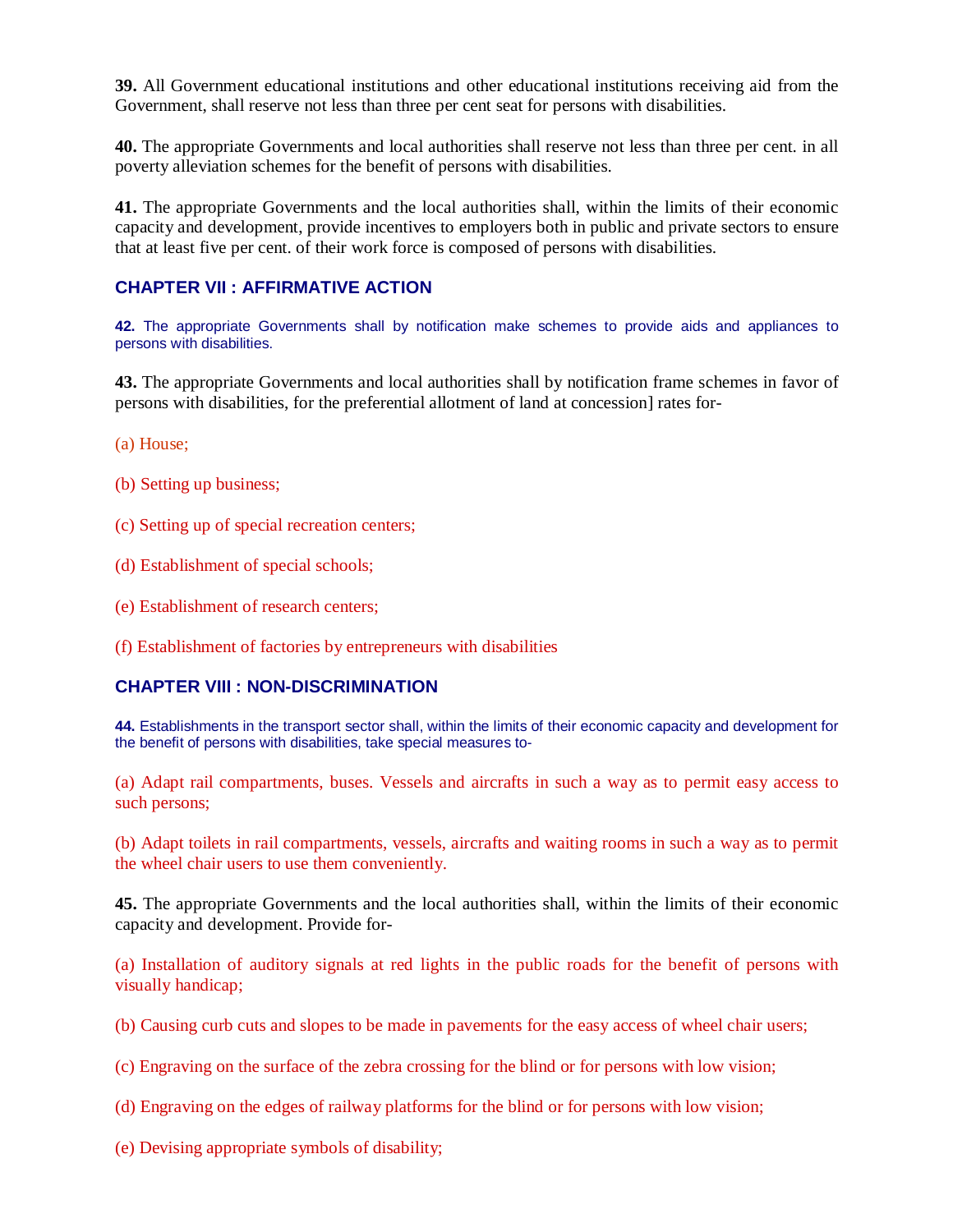#### (f) Warning signals at appropriate places.

**46.** The appropriate Governments and the local authorities shall, within the limits of their economic capacity and development, provide for-

(a) Ramps in public buildings;

(b) Braille symbols and auditory signals in elevators or lifts;

(c) Braille symbols and auditory signals in elevators or lifts;

(d) Ramps in hospitals, primary health centers and other medical care and rehabilitation institutions.

**47. (1)** No establishment shall dispense with or reduce in rank, an employee who acquires a disability during his service.

Provided that, if an employee, after acquiring disability is not suitable for the post he was holding, could be shifted to some other post with the same pay scale and service benefits.

Provided further that if it is not possible to adjust the employee against any post, he may be kept on a supernumerary post until a suitable post is available or he attains the age of superannuation, whichever is earlier.

**(2)** No promotion shall be denied to a person merely on the ground of his disability:

Provided that the appropriate Government may, having regard to the type of work carried on in any establishment, by notification and subject to such conditions, if any, as may be specified in such notification, exempt any establishment from the provisions of this section.

## **CHAPTER IX : RESEARCH AND MANPOWER DEVELOPMENT**

**48.** The appropriate Governments and local authorities shall promote and sponsor research, inter alia,, in the following areas-

- (a) Prevention of disability;
- (b) Rehabilitation including community based rehabilitation;
- (c) Development of assistive devices including their psychosocial aspects;
- (d) Job identification;
- (e) On site modifications in offices and factories.

**49.** The appropriate Governments shall provide financial assistance to universities, other institutions of higher learning, professional bodies and non-governmental research-. units or institutions, for undertaking research for special education. rehabilitation and manpower development.

#### **CHAPTER X : RECOGNITION OF INSTITUTIONS FOR PERSONS WITH DISABILITIES**

**50.** The State Government shall appoint any authority, as it deems fit to be a competent authority for the purposes of this Act.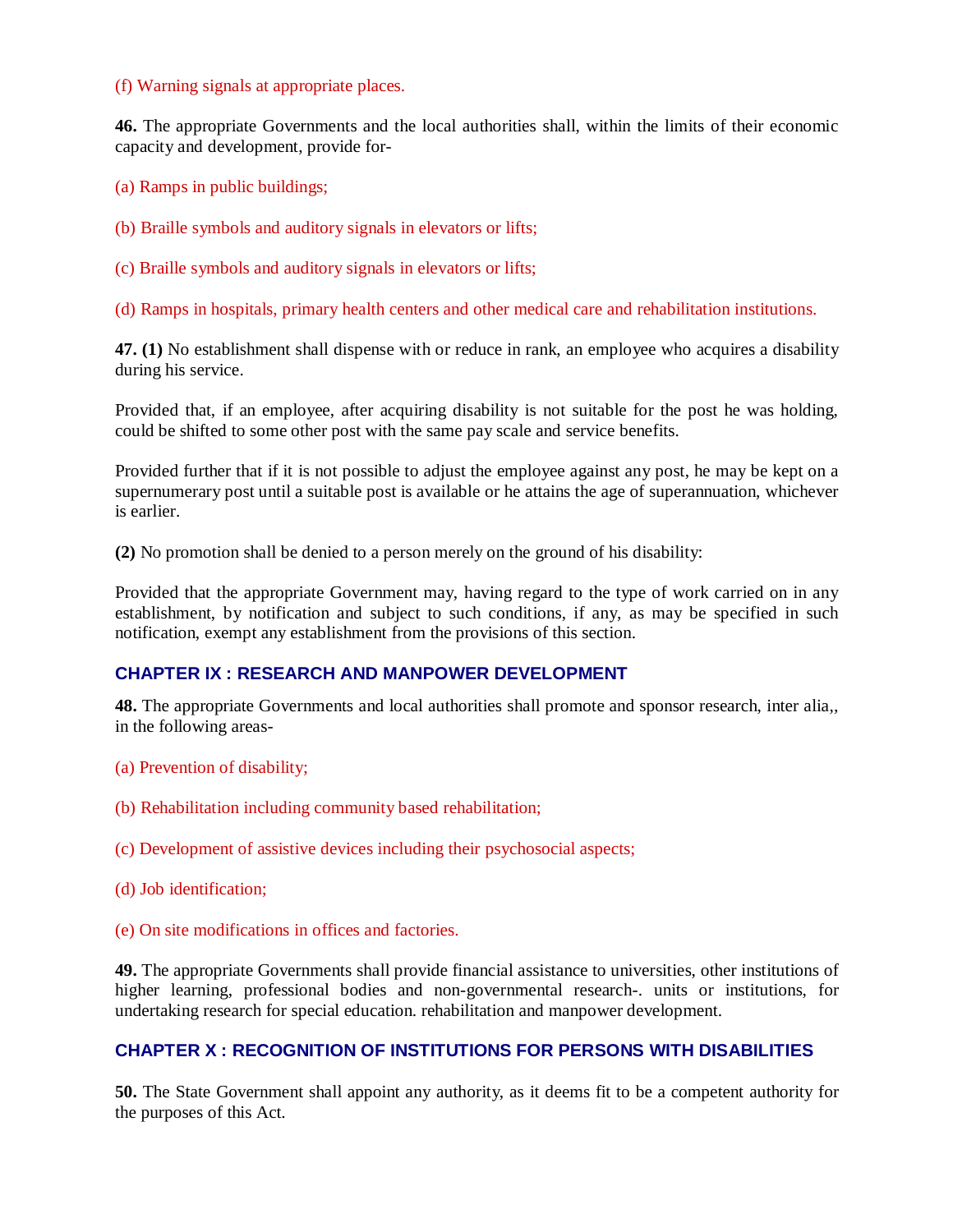**51.** Save as otherwise provided under this Act, no person shall establish or maintain any institution for persons with disabilities except under and in accordance with a certificate of registration issued in this behalf by the competent authority:

Provided that a person maintaining an institution for persons with disabilities immediately before the commencement of this Act may continue to maintain such institution for a period of six months from such commencement and if he has made an application for such certificate under this section within the said period of six months, till the disposal of such application.

**52. (1)** Every application for a certificate of registration shall be made to the competent authority in such form and in such manner as may be prescribed by the State Government.

**(2)** On receipt of an application under sub-section (1), the competent authority shall make such enquiries as it may deem fit and where it is satisfied that the applicant has cornplied with the requirements of this Act and the rules made thereunder it shall grant a certificate of registration to the applicant and where it is not so satisfied the competent authority shall. by order. refuse to grant the certificate applied for:

Provided that before making any order refusing to grant a certificate the competent authority shall give to the applicant a reasonable opportunity of being heard and every order of refusal to grant a certificate shall he communicated to the applicant in such manner as may be prescribed by the State Government.

**(3)** No certificate of registration shall be granted under sub-section (2) unless the institution with respect to which an application has been made is in a position to provide such facilities and maintain such standards as may be prescribed by the State Government.

**(4)** A certificate of registration granted under this section,-

(a) Shall, unless revoked under section 53, remain in force for such period as may, be prescribed by, the State Government.

(b) May be renewed from time to time for a like period; and

(c) Shall be in such form and shall be subject to such conditions as may be Prescribed by the State Government

**(5)** An application for renewal of a certificate of registration shall be made not less than sixty days before the period of validity.

**(6)** The certificate of registration shall he displayed by the institution in a conspicuous place.

**53. (1)** the competent authority may, if it has reasonable cause to believe that the

Holder of the certificate of registration granted under sub-section (2) of section 52 has -

(a) Made a statement in relation to any application for the issue of renewal of the certificate which is incorrect or false in material particulars; or

(b) Committed or has caused to be committed any breach of rules or any conditions subject to which the certificate was granted,

it may after making such inquiry, as it deems fit, by order, revoke the certificate: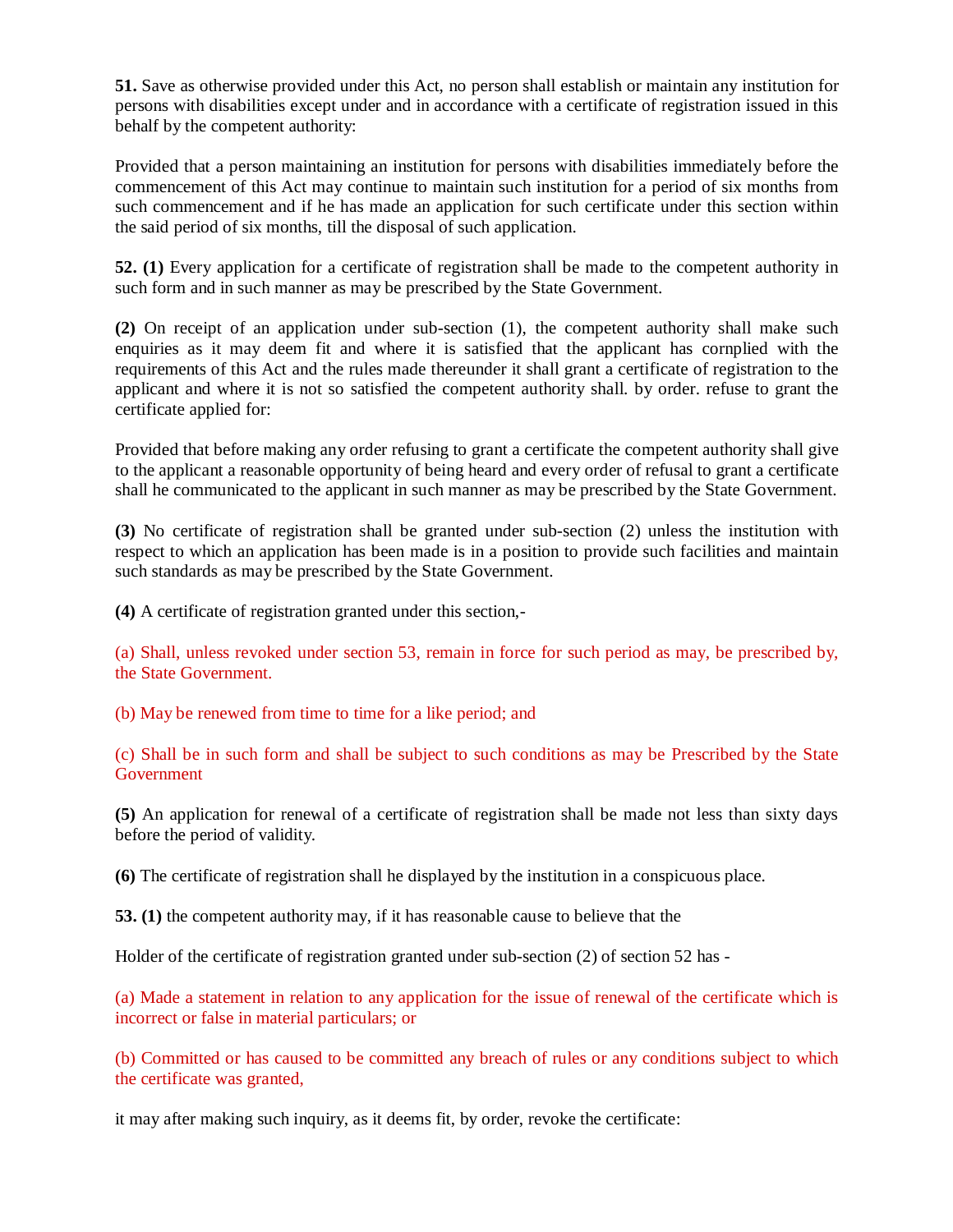Provided that no such order shall he made until an opportunity is given to the holder of the certificate to show cause as to why the certificate should not be revoked.

**(2)** Where a certificate in respect of an institution has been revoked under sub-section (1), such institution shall cease to function from the date of such revocation.

Provided that where an appeal lies under section 54 against the order of revocation, such institution shall cease to function—

(a) Where no appeal has been preferred immediately on the expiry of the period prescribed for the filing of such appeal, or

(b) Where such appeal has been preferred, but the order of revocation has been upheld, from the date of the order of appeal.

**(3)** On the revocation of a certificate in respect of an institution, the competent authority may direct that any person with disability who is an inmate of such institution on the date of such revocation, shall be-

(a) Restored to the custody of her or his parent, spouse or lawful guardian, as the case may be, or

(b) Transferred to any other institution specified by the competent authority.

**(4)** Every institution, which holds a certificate of registration, which is revoked, under this section shall, immediately after such revocation. Surrender such certificate to the Competent authority.

**54. (1)** Any person aggrieved by the order of the competent authority, refusing to grant a certificate or revoking a certificate may, within such period as may he prescribed by the State Government, prefer an appeal to that Government against such refusal or revocation.

**(2)** The order of the State Government on such appeal shall he final.

**55.** Nothing contained in this Chapter shall apply, to an institution for persons with disabilities established or maintained by the Central Government or State Government.

## **CHAPTER XI : INSTITUTION FOR PERSONS WITH SEVERE DISABILITIES**

**56.** The appropriate Government may establish and maintain institutions for persons with severe disabilities at such places as it thinks fit.

**(2)** Where, the appropriate Government is of opinion that any institution other than an institution. Established under sub-section (1), is fit for the rehabilitation of the persons with severe disabilities, the Government may recognize such institution as an institution for persons with severe disabilities for the purposes of this Act:

Provided that no institution shall be recognized under this section unless such institution has complied with the requirements of this Act and the rules made there under.

**(3)** Every institution established under sub-section (1) shall be maintained in such manner and satisfy such conditions as may be prescribed b), the appropriate Government.

**(4)** For the purposes of this section "person with severe disability" means a person with eighty per cent. or more of one or more disabilities.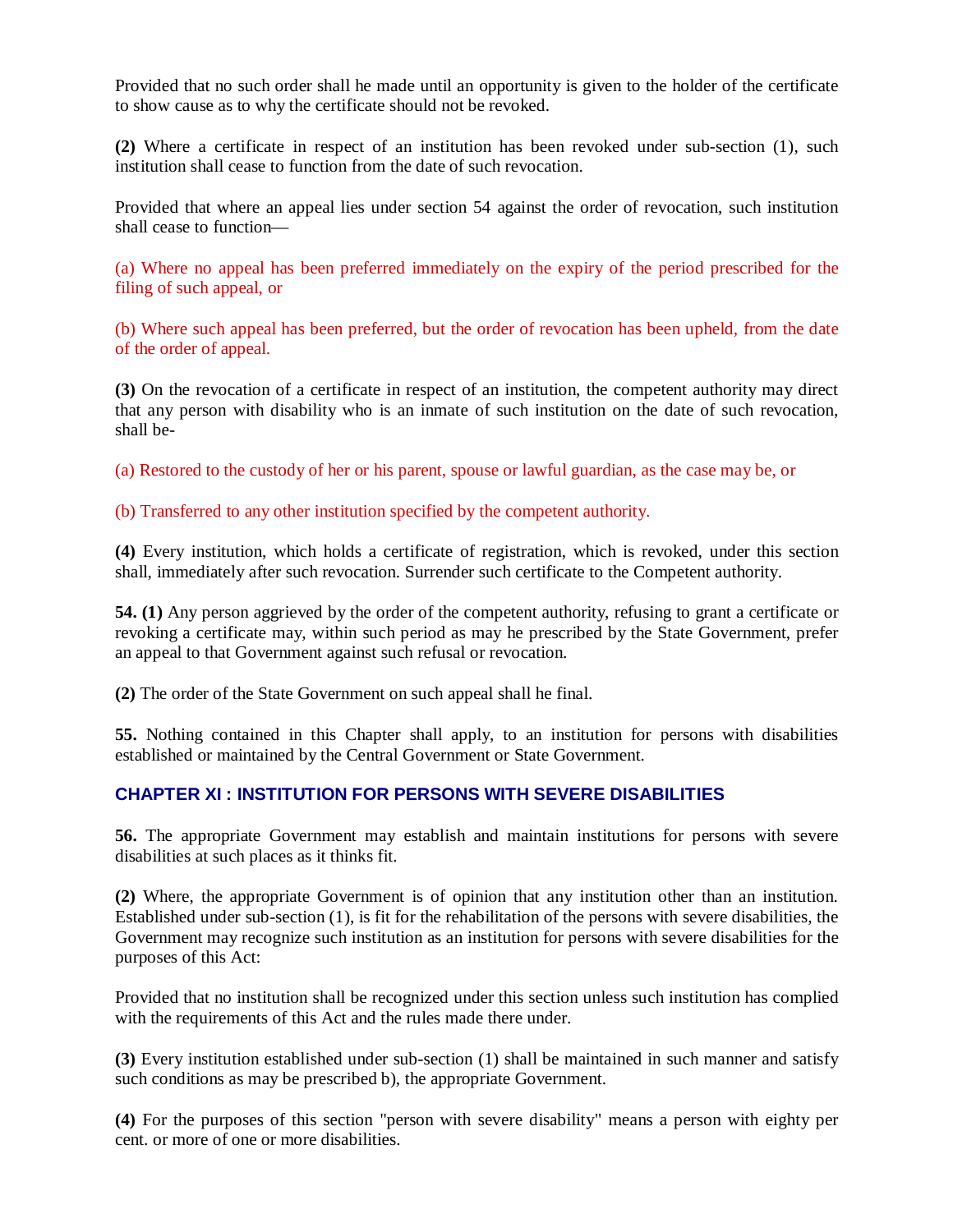## **CHAPTER XII : THE CHIEF COMMISSIONER AND COMMISSIONERS FOR PERSONS WITH DISABILITIES**

**57. (1)** The Central Government may, by notification appoint a Chief Commissioner for persons with disabilities for the purposes of this Act.

**(2)** A person shall not be qualified for appointment as the Chief Commissioner unless he has special knowledge or practical experience in respect of matters relating to rehabilitation.

**(3)** The salary and allowances payable to and other terms and conditions of service (including pension, gratuity and other retirement benefits of the Chief Commissioner shall be such as may be prescribed by the Central Government.

**(4)** The Central Government shall determine the nature and categories of officers and other employees required to assist the Chief Commissioner in the discharge of his functions and provide the Chief Commissioner with such officers and other employees as it thinks fit.

**(5)** The officers and employees provided to the Chief Commissioner shall discharge their functions under the general superintendence of the Chief Commissioner.

**(6)** The salaries and allowances and other conditions of service of officers and employees provided to the Chief Commissioner shall be such as may be prescribed by the Central Government.

**58.** The Chief commissioner shall ---

(a) Coordinate the work of the Commissioners;

(b) Monitor the utilization of' funds disbursed by the Central Government;

(c) Take steps to safeguard the rights and facilities made available to Persons with disabilities;

(d) Submit reports to the Central Government on the implementation of the Act at such intervals as that Government may prescribe.

**59.** Without prejudice to the provisions of section 58 the Chief Commissioner may of his own motion or on the application of any aggrieved person or otherwise look into complaints with respect to matters relating to --

(a) Deprivation of rights of persons with Disabilities.

(b) Non-implementation of laws, rules, byelaws, regulations. Executive orders, guidelines or instructions made or issued by the appropriate Governments and the local authorities for the welfare and protection of rights or persons with disabilities. And take up the matter with the appropriate authorities.

**60. (1)** Every State Government may, by notification appoint a Commissioner for persons with disabilities for the purpose of this Act.

**(2)** A person shall not be qualified for appointment as a Commissioner unless he has special knowledge or practical experience in respect of matters relating to rehabilitation.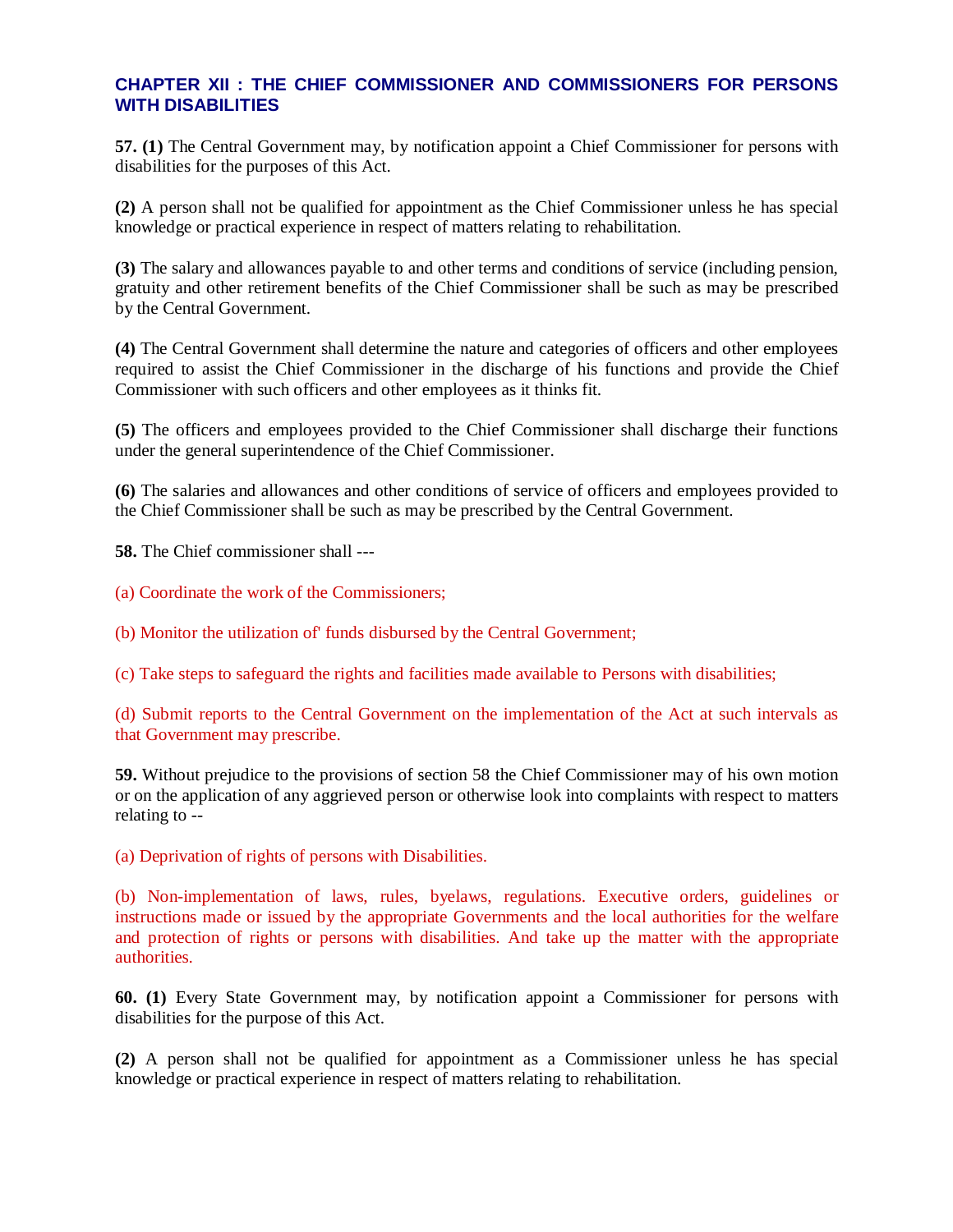**(3)** The salary and allowances payable to and other terms and conditions of service (including pension gratuity and other retirement benefits) of the Commissioner shall be such as may he prescribed by the State Government.

**(4)** The State Government shall determine the nature and categories of officers and other employees required to assist the Commissioner in the discharge of his functions and provide the Commissioner with such officers and other employees as it thinks fit.

**(5)** The officers and employees provided to the Commissioner shall discharge their functions under the general superintendence of the Commissioner.

**(6)** The salaries and allowances and other conditions of service of officers and employees provided to the Commissioner shall be such as may he prescribed by the State Government.

**61.** The Commissioner within the State shall-

(a) Coordinate with the departments of the State Government for the programmes and schemes, for the benefit of persons with disabilities;

(b) Monitor the utilization of funds disbursed by the State Government;

(c) Take steps to safeguard the rights and facilities made available to persons with disabilities.

(d) Submit reports to the State Government on the implementation of the Act at such intervals as that Government may prescribe and forward a copy thereof to the Chief Commissioner.

**62.** Without prejudice to the provisions of section 61 the Commissioner may of his own motion or on the application of any aggrieved person or otherwise look into complaints with respect to matters relating to---

(a) Deprivation of rights of persons with disabilities;

(b) Non-implementation of laws, rules, bye-laws, regulations, executive orders, guidelines or instructions made or issued by the appropriate Governments and the local authorities for the welfare and protection of rights of persons with disabilities, And take up the matter with the appropriate authorities.

**63.** The Chief Commissioner and the Commissioners shall, for the purpose of discharging their functions under this Act, have the same powers as are vested in a court under the Code of Civil Procedure, 1908 while trying a suit, in respect of the following matters, namely:-

(a) Summoning and enforcing the attendance of witnesses;

- (b) Requiring the discovery and production of any documents;
- (c) Requisitioning any public record or copy thereof from any court or office;
- (d) Receiving evidence on affidavits; and

(e) Issuing commissions for the examination of witnesses or documents.

**(2)** Every proceeding before the Chief Commissioner and Commissioners shall be a judicial proceeding within the meaning directions 193 and 228 of the Indian Penal Code and the Chief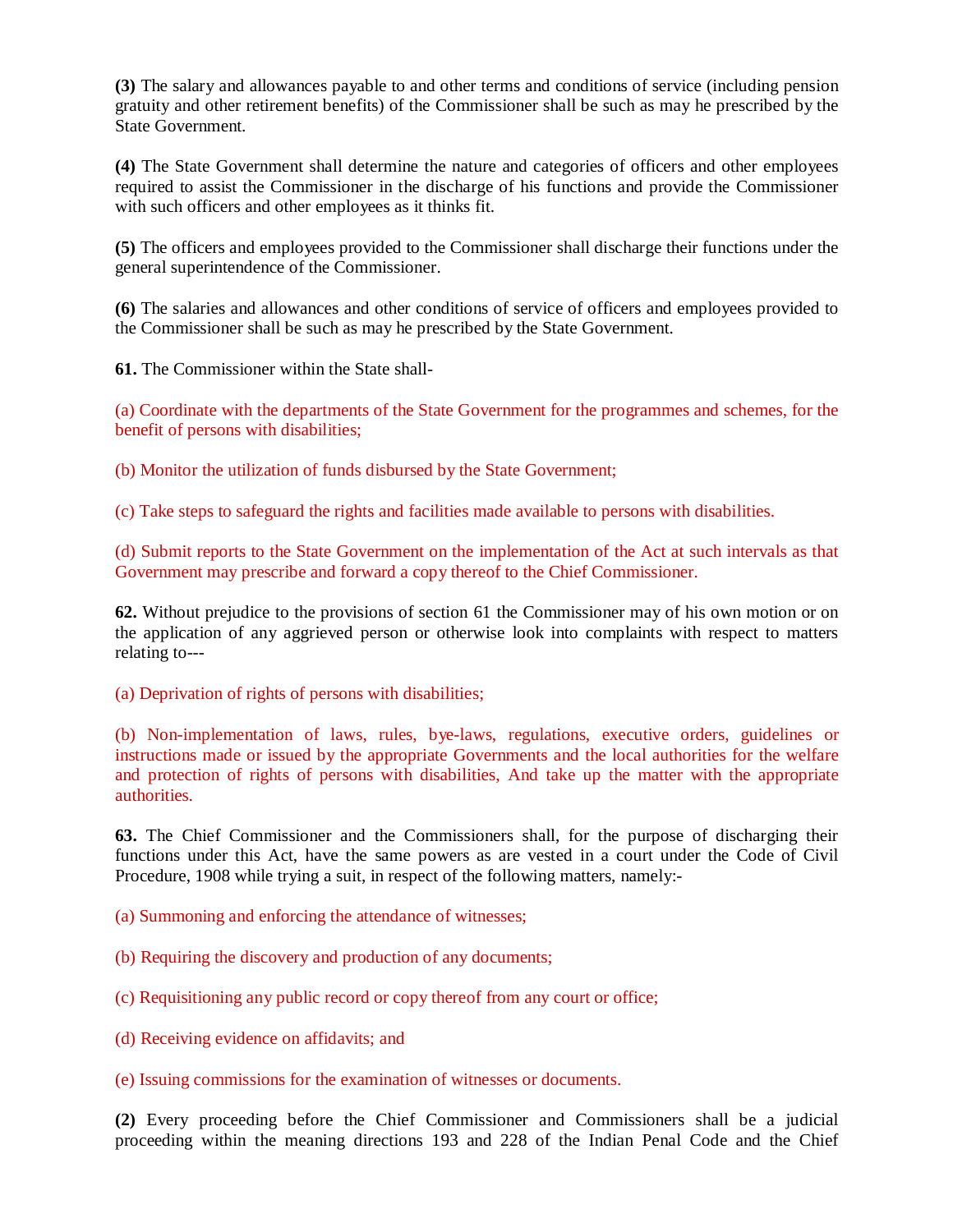Commissioner, the Commissioner, the competent authority, shall be deemed to he a civil court for the purposes of section 195 and Chapter XXVI of the Code of Criminal Procedure, 1973.

**64. (1)** The Chief Commissioner shall prepare in such form and at such time for each financial year as may be prescribed by the Central Government an annual report giving a full account of his activities during the previous financial year and forward a copy thereof to the Central Government.

**(2)** The Central Government shall cause the annual report to be laid before each House of Parliament along with the recommendations explaining the action taken or proposed to be taken on the recommendation made therein in so far as they relate to the Central Government and the reasons for non-acceptance, if any, of any such recommendation or part.

**65. (1)** The Commissioner shall prepare in such form and at such time for each financial year as may be prescribed by the State Government an annual report giving a full account of his activities during the previous financial year and forward a copy thereof to the State Government.

The State Government shall cause the annual report to be laid before each State Legislature along with the recommendations explaining the action taken or proposed to be taken on the recommendation made therein in so far as they relate to the State Government and the reasons for non-acceptance, if any, of any such recommendation or part.

## **CHAPTER XIII : SOCIAL SECURITY**

**66. (1)** The appropriate Governments and the local authorities shall within the limits of their economic capacity and development undertake or cause to be undertaken rehabilitation of all persons with disabilities.

**(2)** For purposes of sub-section (1), the appropriate Governments and local authorities shall grant financial assistance to non-governmental organizations.

**(3)** The appropriate Governments and local authorities while formulating rehabilitation policies shall consult the non-governmental organizations working for the cause of persons with disabilities.

**67. (1)** The appropriate Government shall by notification frame an insurance scheme for the benefit of its employees with disabilities.

**(2)** Notwithstanding anything contained in this section, the appropriate Government may instead of framing an insurance scheme frame an alternative security scheme for its employees with disabilities.

**68.** The appropriate Governments shall within the limits of their economic capacity and development shall by notification frame a scheme for payment of an unemployment allowance to persons with disabilities registered with the Special Employment Exchange for more than two years and who could not he placed in any gainful occupation.

## **CHAPTER XIV : MISCELLANEOUS**

**69.** Whoever fraudulently avails or attempts to avail, any benefit meant for persons with disabilities, shall be punishable with imprisonment for a term which may extend to two years or with fine which may extend to twenty thousand rupees or with both.

**70.** The Chief Commissioner, the Commissioners and other officers and staff provided to them shall be deemed to be public servants within the meaning of section 21 of the Indian Penal Code.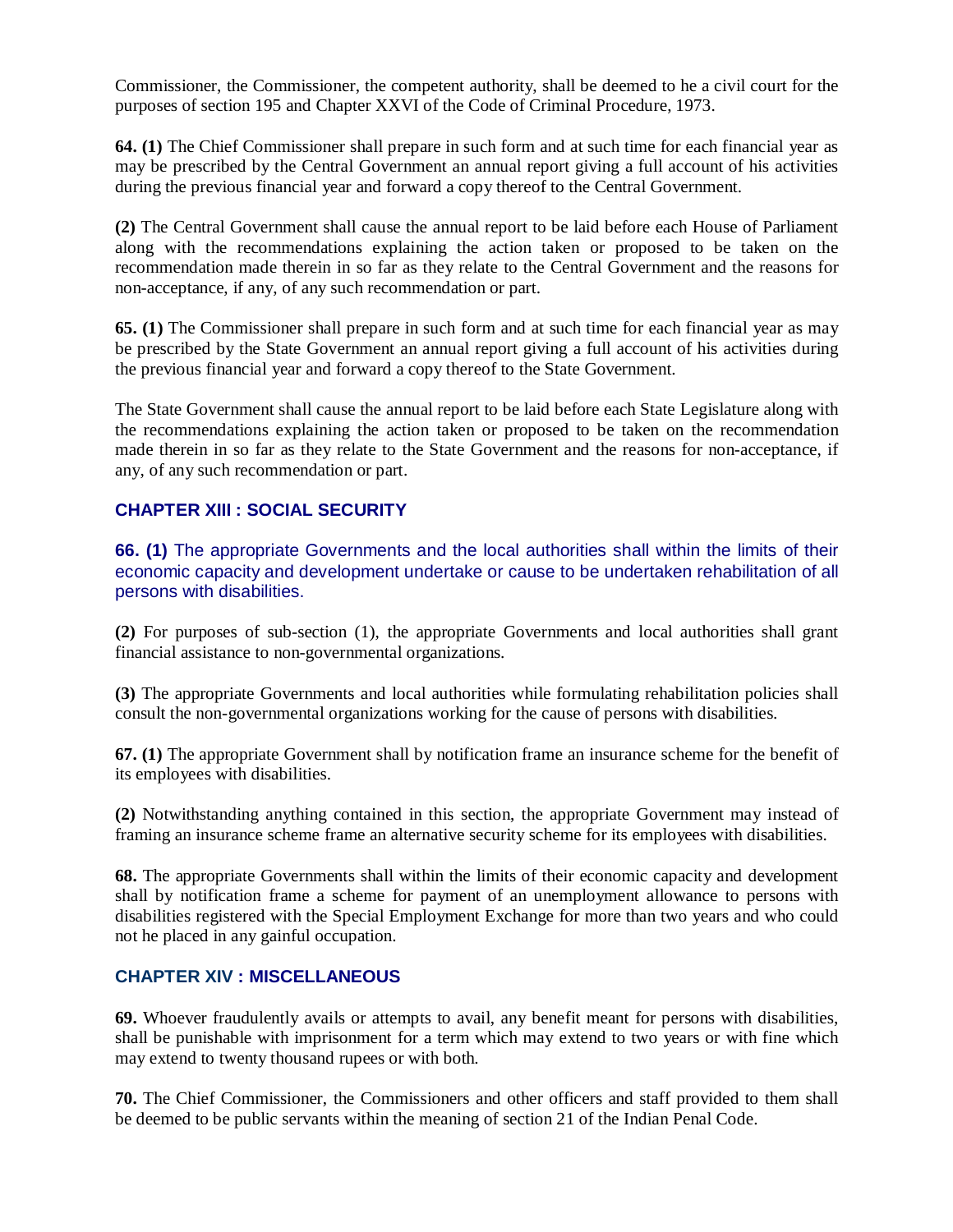**71.** No suit, prosecution or other legal proceeding shall lie against the Central Government, the State Governments or the local authority or any officer of the Government in respect of anything which is done in good faith or intended to be done in pursuance of this Act and any rules or orders made there under.

**72.** The provisions of this Act, or the rules made there under shall be in addition to, and not in derogation of any other law for the time being in force or any rules, order or any instructions issued there under, enacted or issued for the benefit of persons with disabilities.

**73. (1)** The appropriate Government may, by notification, make rules for carrying out the provisions of this Act.

**(2)** In particular, and without prejudice to the generality of the foregoing powers, such rules may provide for all or any of the following matters, namely:-

(a) The manner in which a State Government or a Union territory shall be chosen under clause (k) of sub-section (2) of section 3;

(b) Allowances, which members shall receive under subsection (7) of section 4;

(c) Rules of procedure, which the Central Coordination Committee shall observe in regard to the transaction of business in its meetings under section 7;

(d) Such other functions, which the Central Coordination Committee may perform under clause (h) of sub-section (2) of section 8;

(e) The manner in which a State Government or a Union Territory shall be chosen under clause (h) of sub-section (2) of section 9;

(f) The allowances, which the Members shall receive under sub-section (3) of section 9;

(g) Rules of procedure, which the Central Executive Committee shall observe in regard to transaction of business at its meetings under section 11;

(h) The manner and purposes for which a person may be associated under sub-section (I) of section 12;

(i) Fees and allowances which a person associated with the Central Executive Committee shall received under sub-section (3) of section 12;

(j) Allowances which members shall received under sub-section (7) of section 14;

(k) Rules of procedure, which a State Coordination Committee shall observe in regard to transaction of business in its meetings under section 17;

(l) Such other functions, which a State Coordination Committee may perform under clause (g) of subsection (2) of section 18;

(m) The allowances, which Members shall receive under sub-section (3) of section 19;

(n) Rules of procedure, which a State Executive Committee shall observe in regard to transaction of business at its meetings under section 21;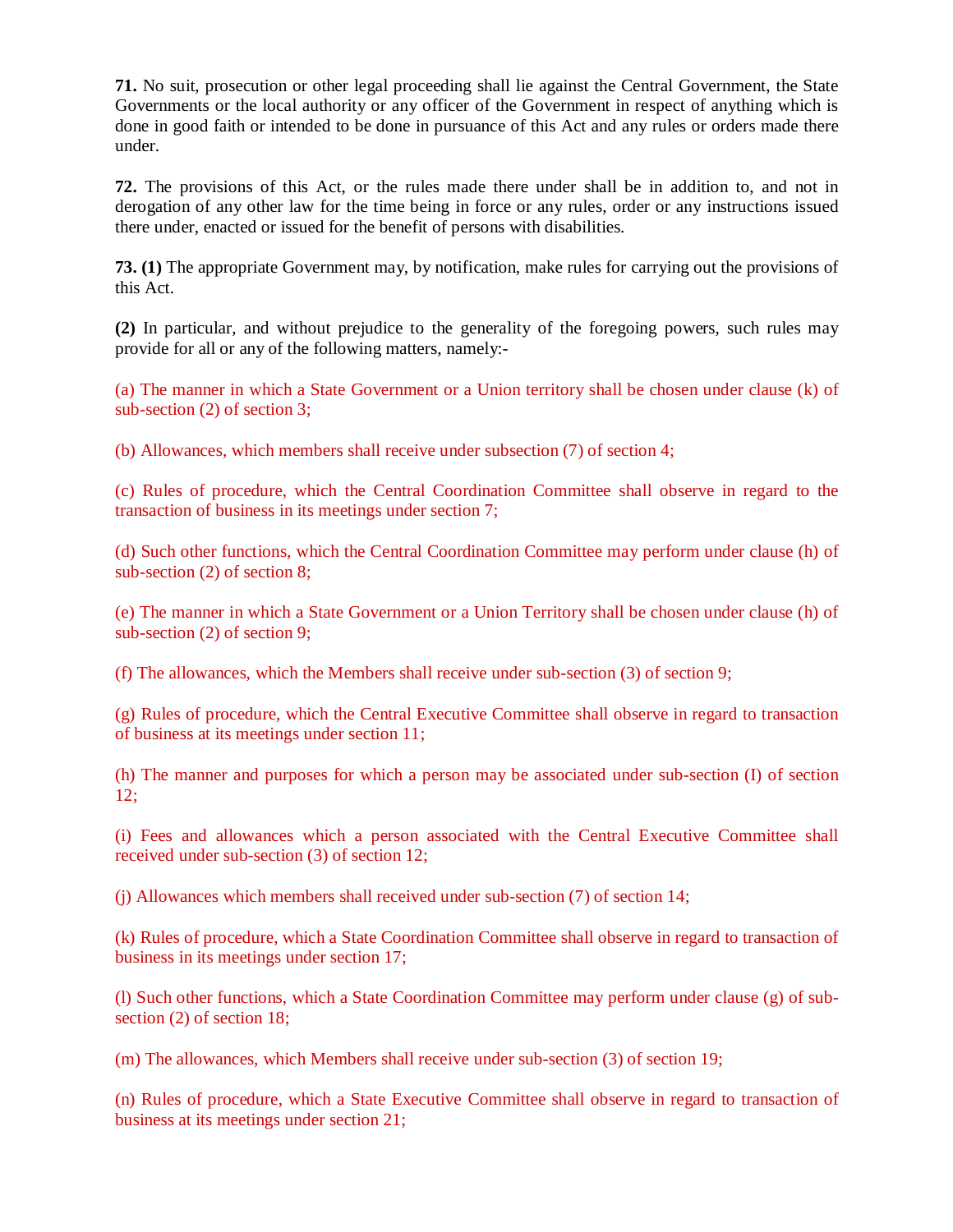(o) The manner and purposes for which a person may be associated under sub-section (1) of section 22;

(p) Fees and allowances which a person associated with the State Executive Committee may receive under sub-section (3) of Section 22;

(q) Information or return which the employer in every establishment should furnish and the Special Employment Exchange to which such information or return shall be furnished under sub-section (1) of section 34;

(r) The form and the manner in which record shall be maintained by an employer under sub-section (1) of section 37;

(s) The form and manner in which an application shall be made under sub-section (1) of section 52;

(t) The manner in which an order of refusal shall be communicated under sub-section (2) of section 52;

(u) Facilities or standards required to be provided or maintained under sub-section (3) of section 52;

(v) The period for which a certificate of registration shall be valid under clause (a) of sub-section (4) of section 52;

(w) The form in which and conditions subject to which a certificate of registration shall be granted under clause (c) of sub-section (4) of section 52;

(x) Period within which an appeal shall lie under sub-section (1) of section 54;

(y) The manner in which an institution for persons with severe disabilities shall be maintained and conditions which have to be satisfied under sub-section (3) of section 56;

(z) The salary, allowances and other terms and conditions of service of the Chief Commissioner under sub-section (6) of section 57;

**(za)** the salary, allowances and other conditions of service of officers and employees under sub-section  $(6)$  of section 57;

**(zb)** intervals at which the Chief Commissioner shall report to the Central Government under clause (d) of section 58;

**(zc)** the salary, allowances and other terms and conditions of service of the Commissioner under subsection (3) of section 60;

**(zd)** the salary, allowances and other conditions of service of officers and employees under subsection (6) of section 60;

**(ze)** intervals within which the Commissioner shall report to the State Government under clause (d) of section 61:

**(zf)** the form and time in which annual report shall be prepared under sub-section (1) of section 64;

(**zg)** the form and time in which annual report shall be prepared under sub-section (1) of section 65;